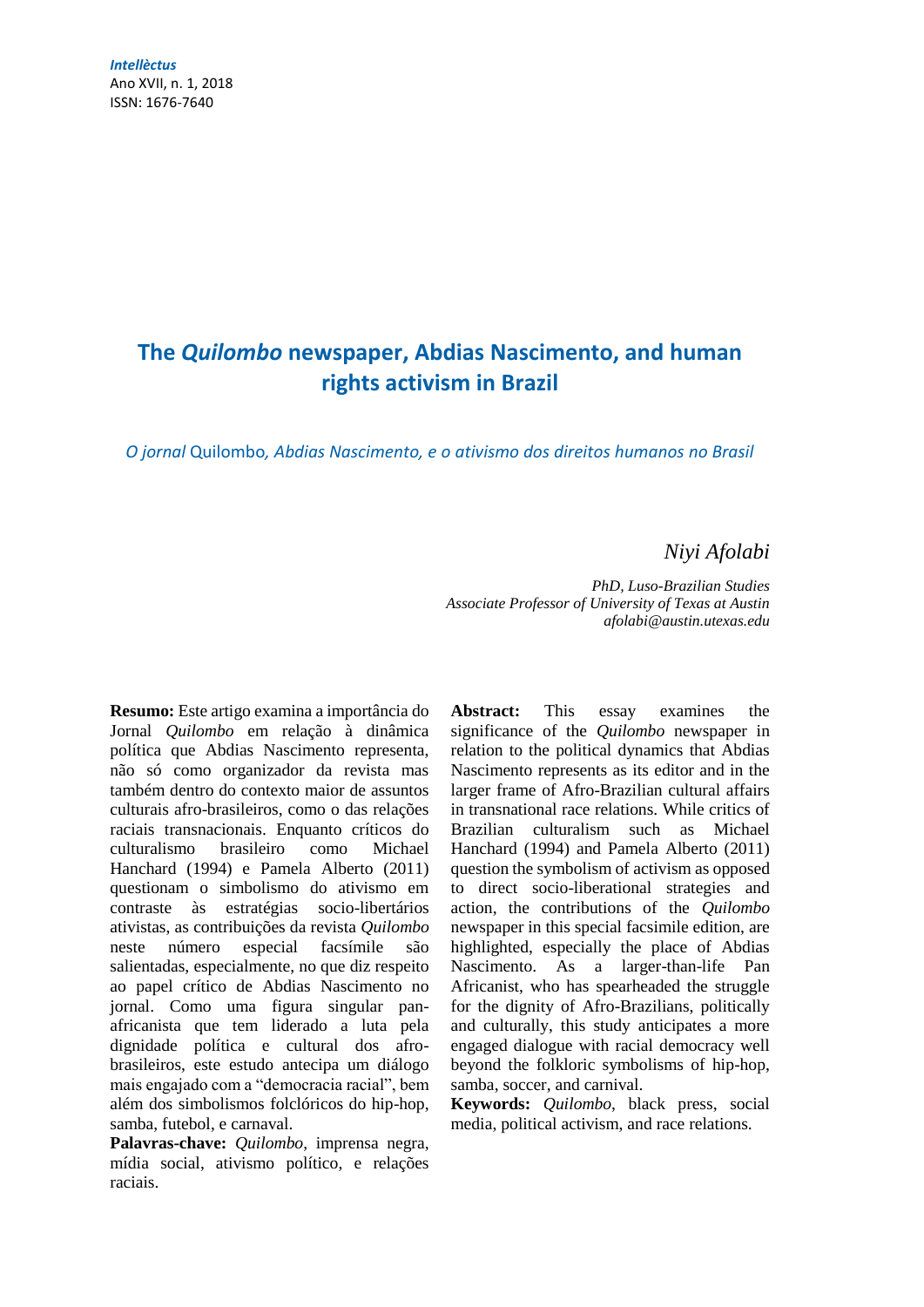#### **Introduction: Perpetual Dreams of Black Social Mobility**

Afro-Brazilians may well account for 60% of Brazil's population (relatively more depending on how individuals self-identify, especially those of mixed race). Notwithstanding that fact, they are yet to seize political power with the same degree of mobilizing vitality expended to date, due in part to the long history of social oppression, economic disparities, and persistent disadvantages in terms of socio-economic opportunities available to them. Despite having Brazilian-style Affirmative Action laws in the books, Afro-Brazilians are still struggling to take advantage of this new academic disposition as gaining college admission is only the easy part. Being able to remain enrolled and afford the financial resources to buy books and remain committed to education and graduation in the face of an extended family to support, as well as keeping a job, constitutes another challenge. If Affirmative Action in Brazil seeks to redress the unequal distribution of economic resources and opportunities to Afro-Brazilians, the reality is that most of these admitted students are often compelled to drop out of college by choosing daily survival over long term benefits of getting an education. On the other hand, the critics of the Brazilian "quota system"<sup>1</sup> (same as Affirmative Action) suggest that unlike the miscegenation thesis where race is non-relevant to success in a so-called "race-less" society, the new dispensation is actually polarizing Brazil–thus seemingly creating a black and white divide that the laws are supposed to redress.

In the final analysis, Afro-Brazilians now have the burden to prove themselves as black enough and thoroughly economically disadvantaged in order to benefit from the socalled "quota system"; the same way that they must prove themselves as deserving of the opportunity given them to enroll in the university—while hoping that the education thus gained, would be a point of departure to overcoming institutional racism and redressing socio-economic inequalities. I recall interviewing then Senator Abdias Nascimento himself in the new millennium in Rio de Janeiro: His sense of pride and fulfillment in terms of the cumulative achievements of the black struggle in Brazil when compared to the days of slavery and unbearable flagellation struck me as decisive and remarkable when he proudly made a statement while seeing me off in the elevator within his office: "I want to be able to work on the streets of Rio de Janeiro with my chin up; not looking

<sup>&</sup>lt;sup>1</sup> For a detailed analysis of the history and social implications of the new quota system for Afro-Brazilians, see SISS (2003).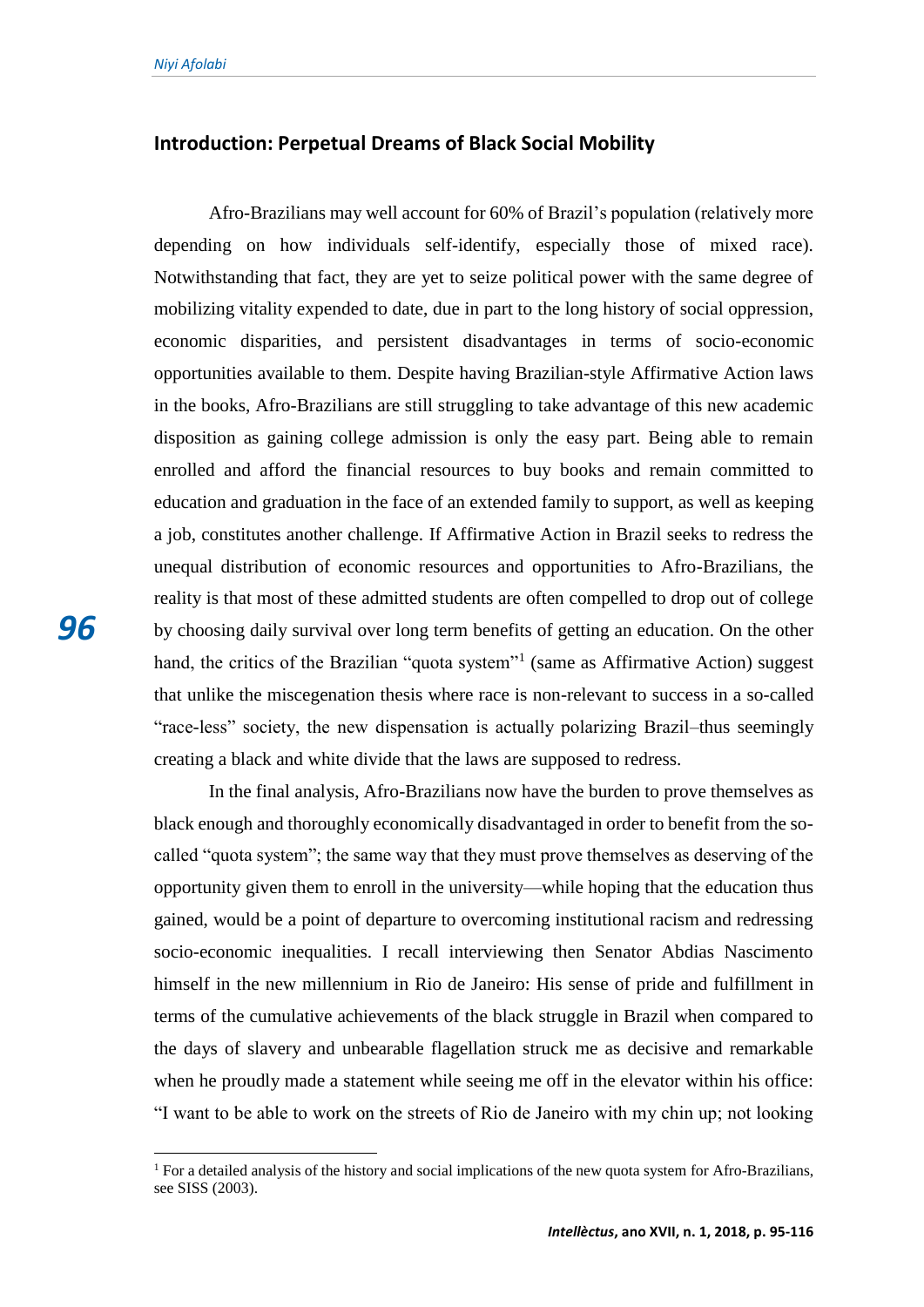down; not worrying about anyone calling me a nigger! I am a dignified Afro-Brazilian, I am a human being!"<sup>2</sup> Analyzing the singular journey of Abdias Nascimento both retrogressively and futuristically in the context of opportunities won for Afro-Brazilians to date, one can surmise that the cumulative accomplishment of Abdias Nascimento lies in improving the status of the Afro-Brazilian from the deep brutalities of slavery to the on-going regenerative daybreak alluded to by Maya Angelou in her classical poem "And Still I Rise" (ANGELOU, 1978: 5-7).

It is against the foregoing background that the legacy of Abdias Nascimento and the import of *Quilombo* Newspaper must be appreciated as a tool of intellectual empowerment and racial equality. When compared to the current age of "yahoolized" social media, desirable vivid inter-activeness, digital immediacy, and global facility in educational access and retrieval of information at the point of the finger while using the latest gadget, we are indeed comparing the incomparable for in the post-World War II context of the case-study of *Quilombo* (1948-1950), black intellectuals involved in the struggle for equality, must be seen as relatively privileged and a rare breed indeed. Education then, when translated into the power of the pen, as beheld by the conscious black journalist, became the weapon of the few to fight domination, oppression, voicelessness, invisibility, lack of voting rights, discrimination, and other social injustices that tried to maintain Afro-Brazilians as second-class citizens toward an uncompromising quest for freedom. This essay seeks to revisit the legacy of Abdias Nascimento in the context of human rights activism and radical racial politics of the late 1940s and early 1950s, using the *Quilombo* as a reference point (among other such newspapers before it) which laid the foundation for what will become the intellectual arm for such social ideals of freedom that the Unified Black Movement (MNU) will later embrace thirty years later. In metaphorically conflating both the *Quilombo* newspaper and Abdias Nascimento as a "magnificent mirror" through which to see the era of black social movements in Brazil even before the founding of the MNU in 1978, I am indeed celebrating, with a keen critical eye on its singularity and challenges, the trajectory of the struggle for human rights in Brazil with particular reference to Afro-Brazilians and their place in Brazilian cultural, pan-African, and political history.

Through his myriad *oeuvre* in poetry, painting, theatre, social-activist and scholarly-pedagogic essays and books, a shared trend that runs through Abdias

<sup>2</sup> Interview with Abdias Nascimento in Rio de Janeiro, June 2000.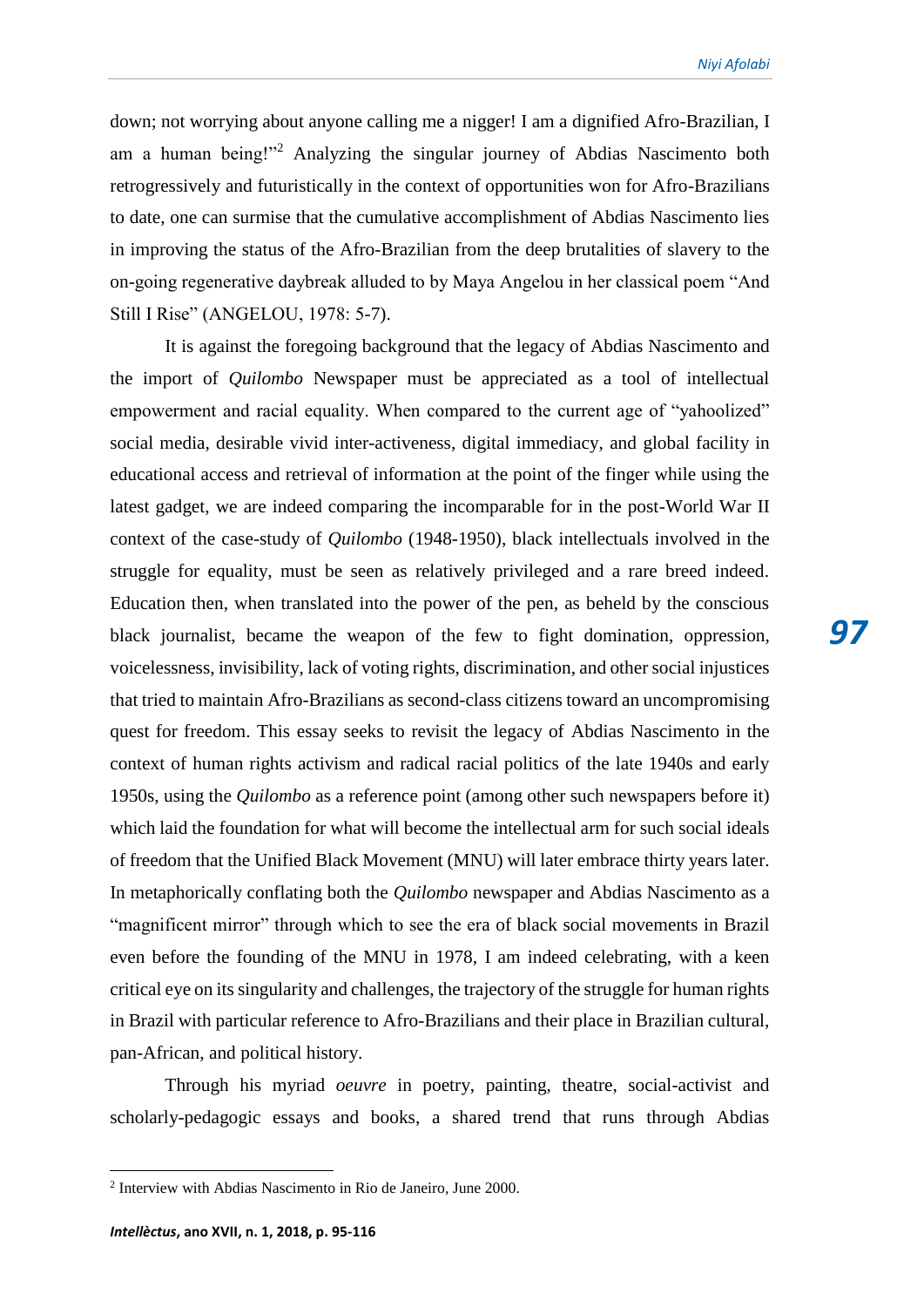Nascimento's life and works can be summed up as follows: (i) protest invisibility and marginality; (ii) create sustainable visibility through empowering agencies of change and political negotiation; (iii) question racial stereotypes regarding African descendants in Brazil while encouraging informed solidarity with the Pan-African world as well as building alliances with well-meaning white democrats; (iv) seek recognition in the political arena through participation and representation; and (v) ultimately ensure the social upliftment of black Brazilians as a non-negotiable priority and ideal. The bibliography<sup>3</sup> by Nascimento is as extensive as the literature review on his works. While critical and social studies abound on Nascimento's political discourses on Negritude, Quilombismo, as well as on the Black Experimental Theater  $(TEN<sup>4</sup>)$ , not much has been published on the role of the *Quilombo* Newspaper which was recently compiled and published in facsimile form. Despite the accusation of "anti-nationalism" and anti-Bazilianism" sentiments levied against the Newspaper, Antônio Sérgio Guimarães (2003b:11-15) would argue in consonance with the views of Roger Bastide that *Quilombo* Newspaper was indeed responsible for the awakening of "Brazilian and nationalist Negritude" (GUIMARÃES, 2003b: 12), which later translated not only into ideological commitment, but also into the negotiation of racial and cultural identity.

### **The** *Quilombo* **Newspaper: Context,** T**heory, History**

In order to fully appreciate the significance of *Quilombo*, one must assess the history<sup>5</sup> and state of Brazilian black press before and after its inception in order to

 $\overline{a}$ 

*98*

<sup>3</sup> To gain a sense of the magnitude of Nascimento's profound activism and productivity, see for example, the Bibliography of this essay for a sampler of published works by and on Abdias Nascimento, excluding, of course, unpublished papers, theses, and translations.

<sup>4</sup> Black Experimental Theater (TEN) came into existence in 1944 as conceived by Abdias Nascimento, as a response to the absence of dignified roles for blacks in mainstream Brazilian theater. To counter these stereotypical roles, TEN sought to give black actors befitting roles that make them proud as black actors. To gain a full sense of the life and times of TEN, see for example, Nascimento (2004) and Müller (1998). See also most of the plays produced by TEN as collected in a classical anthology Nascimento (1961).

<sup>&</sup>lt;sup>5</sup> For the specific purposes of this essay, the limitation of space would not allow an extensive analysis of the history of the black press in Brazil. Suffice it to state summarily that black "press" (even during enslavement that meant oral tradition and non-verbal articulation) had always existed in one form of the other over the course of Brazilian history although the politics of the day determined the extent of the characteristic expression, articulation and contestation of each of the five generic phases. In the first phase, from the 1500s through 1600s, the Drum (*batuque*) and the Berimbau were equally considered instruments of communication amongst slaves. In the second phase, from the 1700s through 1800s, the series of revolts in Bahia (*Búzios* and *Malês*) was a testament to the ability of Africans to organize themselves through such a vehicle as *Boletins Sediciosos* (1828). The third phase (1800-1900) was marked by pre-abolition sentiments which saw the publication of such newspapers as *O Homem de Cor* (1823) and *O Bahiano* (1833). The fourth phase (1915-1945) coincides with post-abolition campaigns and the World Wars which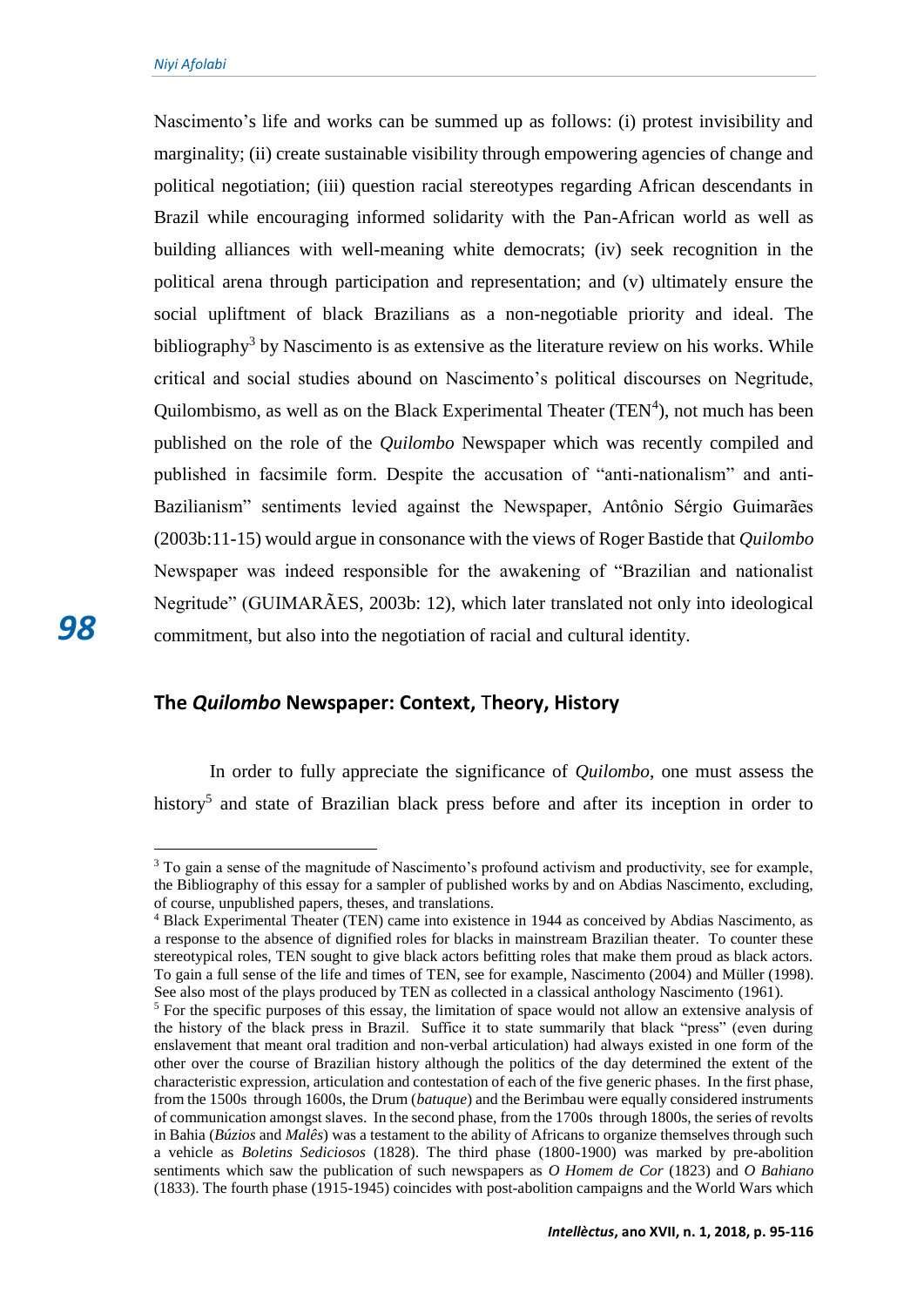ascertain the weight of its contributions to anti-racist mobilization as well as its strategic forum for Pan-African dialogue and mutual intellectual engagement. The crux of the issue for such a news outlet must be premised on the bestial state of affairs where the slave, considered an object, is used, abused, beaten, and left to feel less than human. Following the abolition of slavery, that treatment continues even psychologically and economically—a reality that makes W.E. B. Du Bois to ponder the question in *The Souls of Black Folk*: "what does it feel to be a problem?" (DU BOIS, 1994: 10). The social rejection of the Afro-Brazilian from slavery through post-emancipation lies at the root of the need to have a "black press" geared towards redressing such stereotypical and demeaning images of the black Brazilian. Two major scholars have attempted a periodization of the black Brazilian press, namely, Roger Bastide in *Estudos Afro-Brasileiros* (1973) and Miriam Nicolau Ferrara in a mimeographed work, *A Imprensa Negra Paulista, 1915-1963* (1986). Since deliberate omission and structural invisibility are part of the strategies deployed by biased white scholars, Nelson Werneck Sodré's supposedly comprehensive history of Brazilian press, *A História da Imprensa no Brasil* (1966), would omit the existence of a black press. Thus when Roger Bastide in 1973 provided a two-part historicism, namely "First Period: 1915 through 1923" and "Second Period: 1924 through 1937," it was the first time that cultural marginalization of Afro-Brazilians in Brazilian press would begin to be redressed. As a matter of fact, it took Miriam Ferrara's study of 1986 to add a third period (1945 through 1963), including *Quilombo*, which is of particular interest for this study.

Intriguing and decisive as the color of the skin could be in the making or the undoing of a being born into a society filled with prejudices and discriminatory practices such as Brazil, the theme of the black press was predicated on that very necessity to challenge the hypocrisy of a country that claims to be a "racial democracy," while actually treating its Blacks as second class citizens. No wonder then that the black press emerges as a direct response to marginality and invisibility—as an alternative voice to silenced black collective "fenced" away in the *favela* of life where as the subtitle of *Quilombo* appropriately captures, the "problems and aspirations" of Brazilian Blacks constitute the ethos of survivalist spirits destined to overcome the odds of racism and socio-economic oppression. Conceptually, *Quilombo*, as invoked by the TEN group, seeks to be the voice

saw black activism on the rise and produced such newspapers as *O Clarim da Alvorada* (1924) and *A Voz da Raça* (1933). The last phase is the era of political agitation and consolidation that saw the publication of such classics as *Quilombo* (1948-1950) and *Raça* (1996 to date) among others.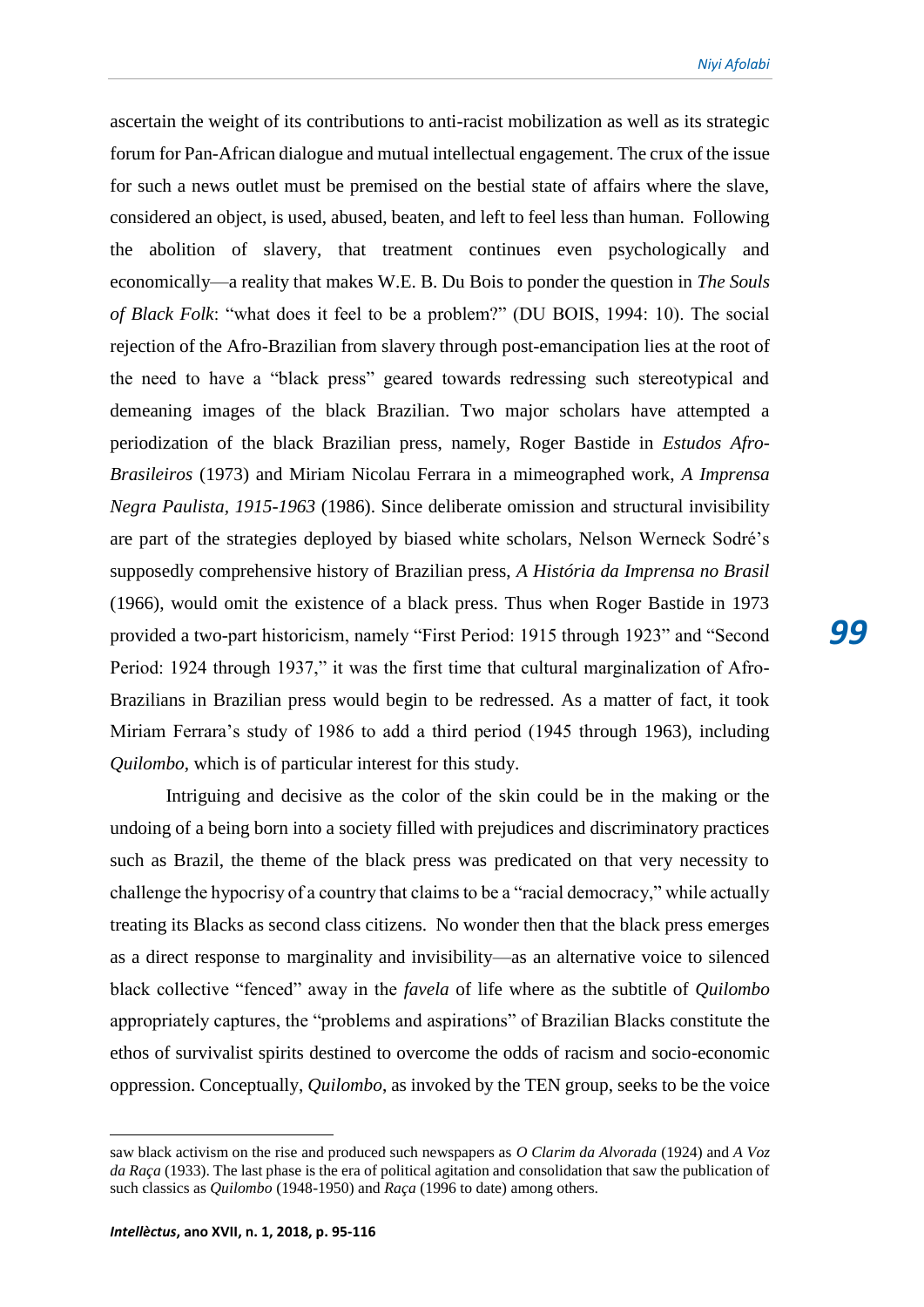of reason for black masses who may not have the intellectual preparation to speak for themselves. It is to the visionary leadership of Abdias Nascimento, the editor, that *Quilombo* owes its existence and its current lasting impact for those interested in recuperating vital moments of black struggle and civil rights activism in Brazil of the 40s and 50s through the power of the pen and the written word. The entire list of black newspapers covering the three periods<sup>6</sup> delineated by Miriam Ferrara includes the following: *O Menelick* (1915); *A Rua* e *O Xauter* (1916); *O Alfinete* e *O Bandeirante* (1918); *A Liberdade* (1919); *A Sentinela* (1920); *O Kosmos* (1921); O Getulino (1923); *O Clarim da Alvorada* e *Elite* (1924); *Auriverde*, *O Patricínio* e *Progresso*); *Chibata* (1932); *A Evolução and A Voz da Raça* (1933); *O Clarim*, *O Estímulo*, *A Raça* and *Tribuna Negra* (1935); *A Alvorada* (1936); *Senzala* (1946); *Mundo Novo* (1954); *O Novo Horizonte* (1954); *Notícias de Ébano* (1957); *O Mutirão* (1958); *Hífen e Níger* (1960); *Nosso Jornal* (1961); and *Correio d' Ébano* (1963).

Whether it is *O Bandeirante*, which was published in Campinas-São Paulo, in 1910, *O Melenick*, which was published in the city of São Paulo, *O Clarim da Alvorada*, also published in the city of São Paulo between 1924 and 1927, *A Voz da Raça*, (São Paulo, 1933), *Quilombo* (Rio de Janeiro, 1948), *Jornegro* and *Cadernos Negros* (São Paulo, 1978), or more recently, *Raça*, (São Paulo, 1996), among many other regional others, a configurative commonality emerges as follows: (i) the black press needed a forum to respond to Afro-Brazilian issues and concerns of their days and times, which were not being addressed by mainstream Brazilian press; (ii) the black press sought to support black community's initiatives by creating a sense of Afro-Brazilian community; (iii) the black press needed a Newspaper that would project Afro-Brazilians as equal partners in the formulation of a national identity; (iv) the black press felt Afro-Brazilians, having fought in the Brazil-Paraguay War of 1864-1870 deserved to be portrayed as dignified Brazilian heroes worthy of recognition since they have contributed to the process of nation-building; (v) the black press saw in Afro-Brazilian heroes not only national sources of pride but also masters of Brazilian progress and social advancement;

 $6$  For a further analysis of these periods, see for example, (MOURA, 1988: 204-217). In his own quadripartite analysis, Moura suggests four main arguments: (i) black press emerges in the context of protest against non-existent "racial democracy"; (ii) black press projects the Afro-Brazilian as an indispensable hero within the constellation of Brazilian national identity; (iii) the Afro-Brazilian rejects the socially imposed mantle of "good nigger" to assume that of a consciously proud black; and (iv) the Afro-Brazilian moves from ethnic isolationism into the political participation arena. See also, (GUIMARÃES, 2003b: 247-270); (SANTOS, 2011: 143-160); (PEREIRA, 2013: 149-167); (HANCHARD, 1994: 104- 109); and (BUTLER, 2000: 88-128).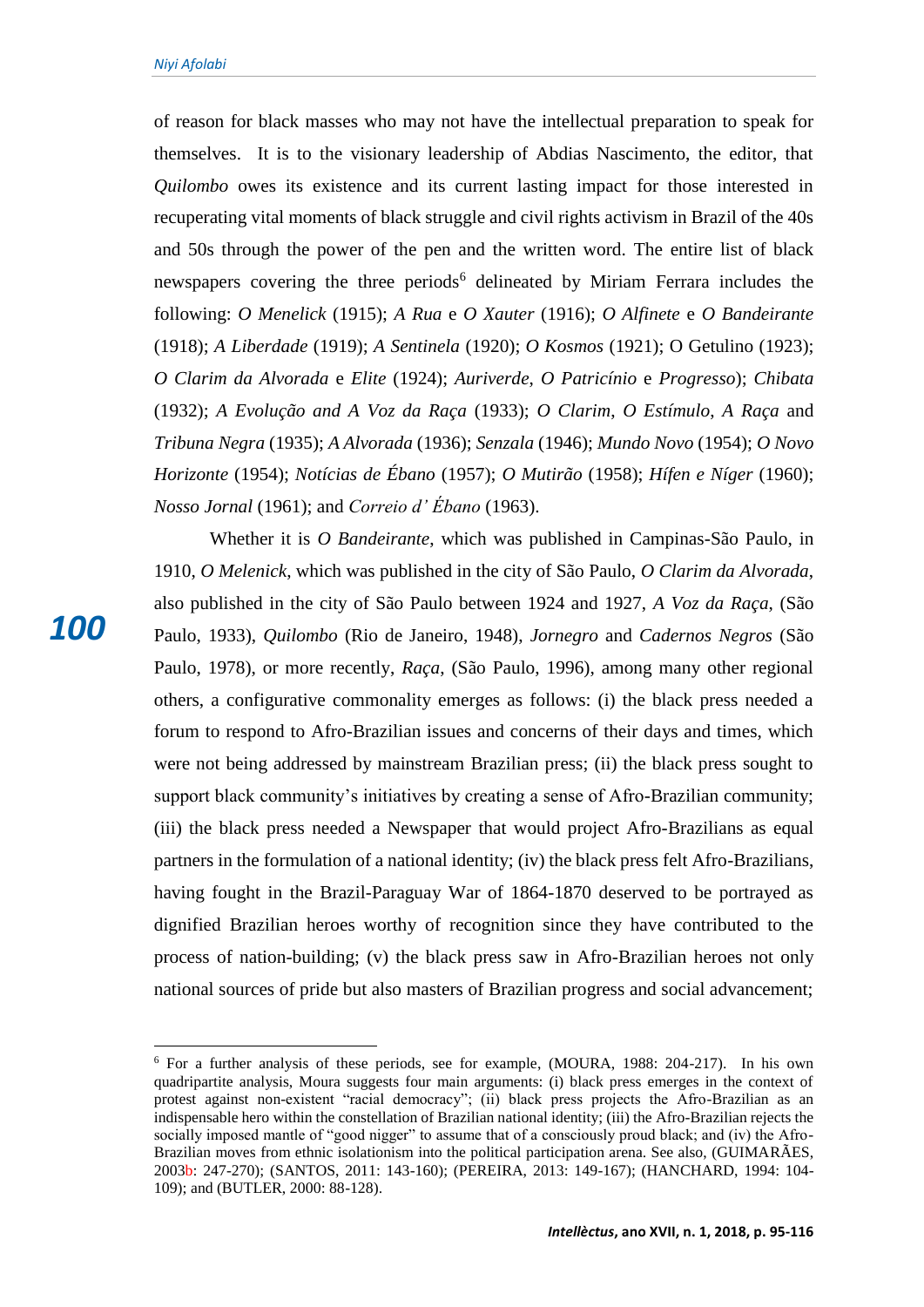(vi) the black press needed to portray Afro-Brazilian writers as having finesse in creative writing, hence equally endowed as their white counterparts to be acclaimed journalists and worthy to be given due recognition; (vii) the black press needed alternative outlets to expand democratic principles and highlight the social position of blacks in Brazilian life and politics; (viii) the black press, especially with *Quilombo*, edited by Abdias Nascimento, became even more political and radicalized by organizing conferences and coordinating Afro-Brazilian activism and internationalization; (ix) the black press in the era of Black Power and African nationalist movements promoted the creation of landmark journals such as *Cadernos Negros*, which emergence coincided with the creation of the Unified Black Movement in 1978, and has remained one of the outlets for aspiring Afro-Brazilian writers to date; (x) the black press must now negotiate how to move these achievements forward beyond the emergence of *Raça* in1996 and the era of the digital age which is often out of the reach of many poor Afro-Brazilians who languish in the *favelas* of illusory contentment and dreams deferred.

Even as we ascertain the aspirations and frustrations of Afro-Brazilians on the pages of the black press in Brazil over an extensive historical period (1910 through 1996), it is pertinent to identify specific shifts from one period to the other before focusing more decisively on Abdias Nascimento's *Quilombo*. The first period of the black press (1915 through 1923) produced about ten journals of which *O Bendeirante* (1910), *O Menelick* (1915), and *O Clarim da Alvorada* (1924), can be said to be representative, struggled with the reality of restricted distribution in black communities despite concerted efforts to feature the activities of the same community while accentuating the ideological penchant of black Paulistans as they cope with the painful trajectory of anxieties, protests, hopes, and frustrations—which summarily define the condition of being black in a white society. Objectivity was not completely in short supply for even as blacks depicted the social injustices that are perpetuated by a racist society, they were also quick to showcase some of the self-inflicted ills that may also contribute to their social immobility or of not achieving their defined goals and dreams such as excessive tendency to party, alcoholism, bohemianism, and above all, the tendency to blame the Other for all their shortcomings. In essence, the journals of this period were a balanced mix of moral imperativeness for change while deliberately depicting a tantalizing and precarious picture of the condition of blacks that required remedy in order for blacks to be deservedly integrated into the Brazilian society.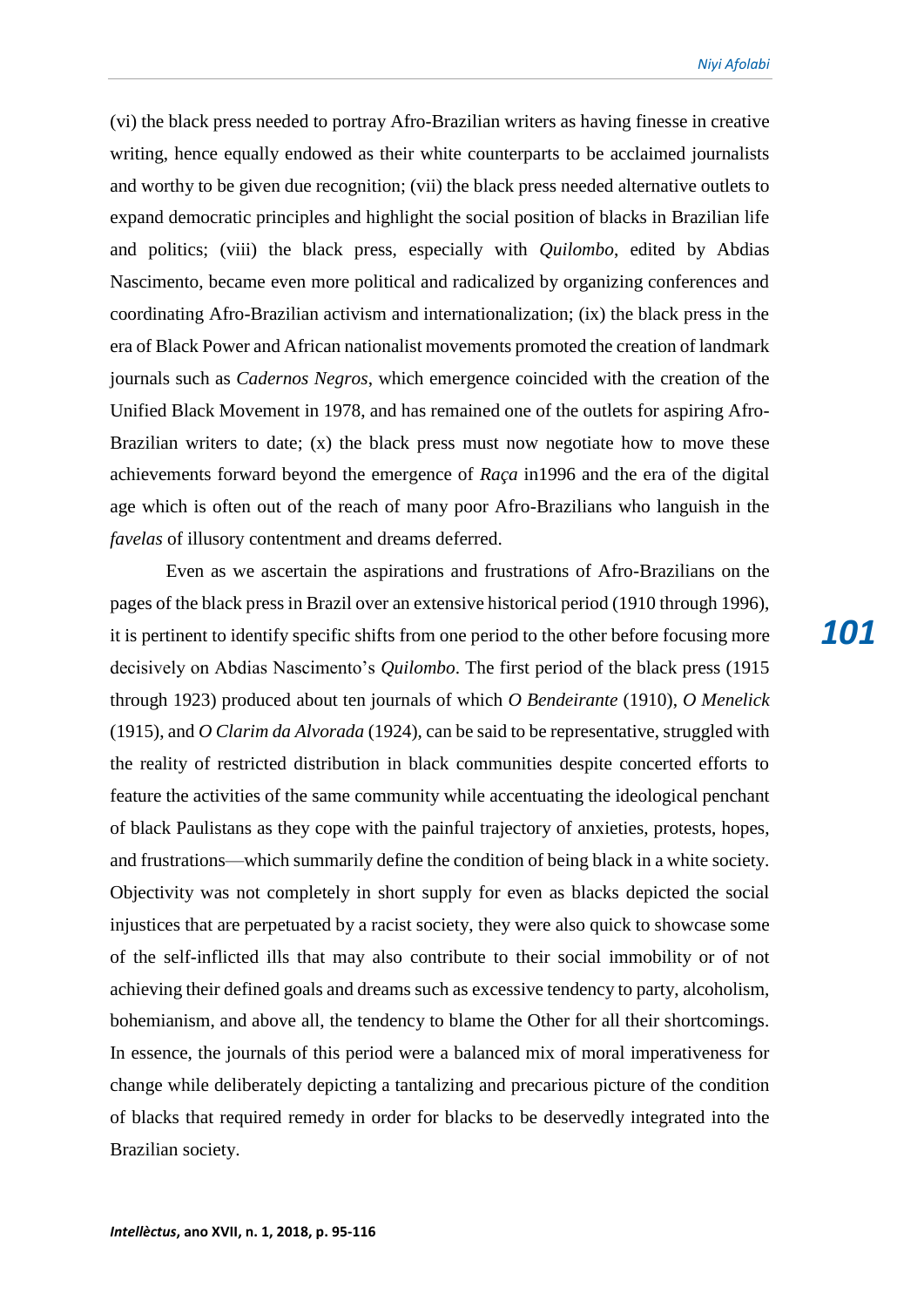The second period of black press (1924 through 1937) was marked by journalistic and political penchants that were more transparent in the then famed organization, Frente Negra Brasileira (founded in 1931), which was to be responsible later for producing *A Voz da Raça* (1933). *O Clarim da Alvorada* (1924), founded by José Correia and Jayme Aguiar, few years after the World War I (1914-1918), sought to consolidate the minijournals that reflected opinions of smaller recreational or sporting groups in order to have a more crystallized and collective journalistic and political "front" to address black issues. One quick differentiation between the first and the second phase may well be the fact that instead of focusing in simply describing the precarious conditions of blackness as in the first phase, the journalists of the second phase, took it upon themselves to assume the responsibility of "educators" by using the forum of the newspapers to educate the black community as well as gain confidence in themselves as journalists and writers through association with individuals working in established newspaper outlets such as the *Correio Paulistano*. Another challenge during these two periods was that some of these black journalists had to assume pseudonyms for they could not openly declare themselves as "professional journalists" for fear of losing their regular day jobs. Frente Negra Brasileira was far more organized for it had its own "Editorial Council" with twenty members from whom an Editor-in-Chief, an Associate Editor, and a Secretary were elected. While *A Voz da Raça* (1933) was able to secure a moral place for being black in the Brazilian society, it was also faced with the undying question of becoming equal partners with whites through education and awareness of the white ideal to which they were supposed to aspire.

The third period of the black press (1945 through 1963) would turn out to be the most significant in terms of its linkage with the formation of political parties and the electioneering campaigns for possible election of Afro-Brazilian leaders into public offices in the post-World War II era. This, of course, was the era in which *Quilombo*  emerged as an offshoot of the Black Experimental Theater (TEN), also directed by Abdias Nascimento. Miriam Ferrara's periodization was also inclusive of regional newspapers such as *União* in Curitiba, *Quilombo* and *Redenção* in Rio de Janeiro, *A Alvorada* in Pelotas, and *A Voz da Negritude* in Niterói. Pretty much sectarian in its orientation, these newspapers often neglected issues of the more mainstream order, but instead, focused on Afro-Brazilian affairs and the quest for citizenship. In this context, the racial question became volatile and problematic. The dilemma could not be obfuscated by the official propaganda of "racial democracy" for the reality is that blacks were not treated as equals to whites—hence the suggestion that raising the racial question is tantamount to not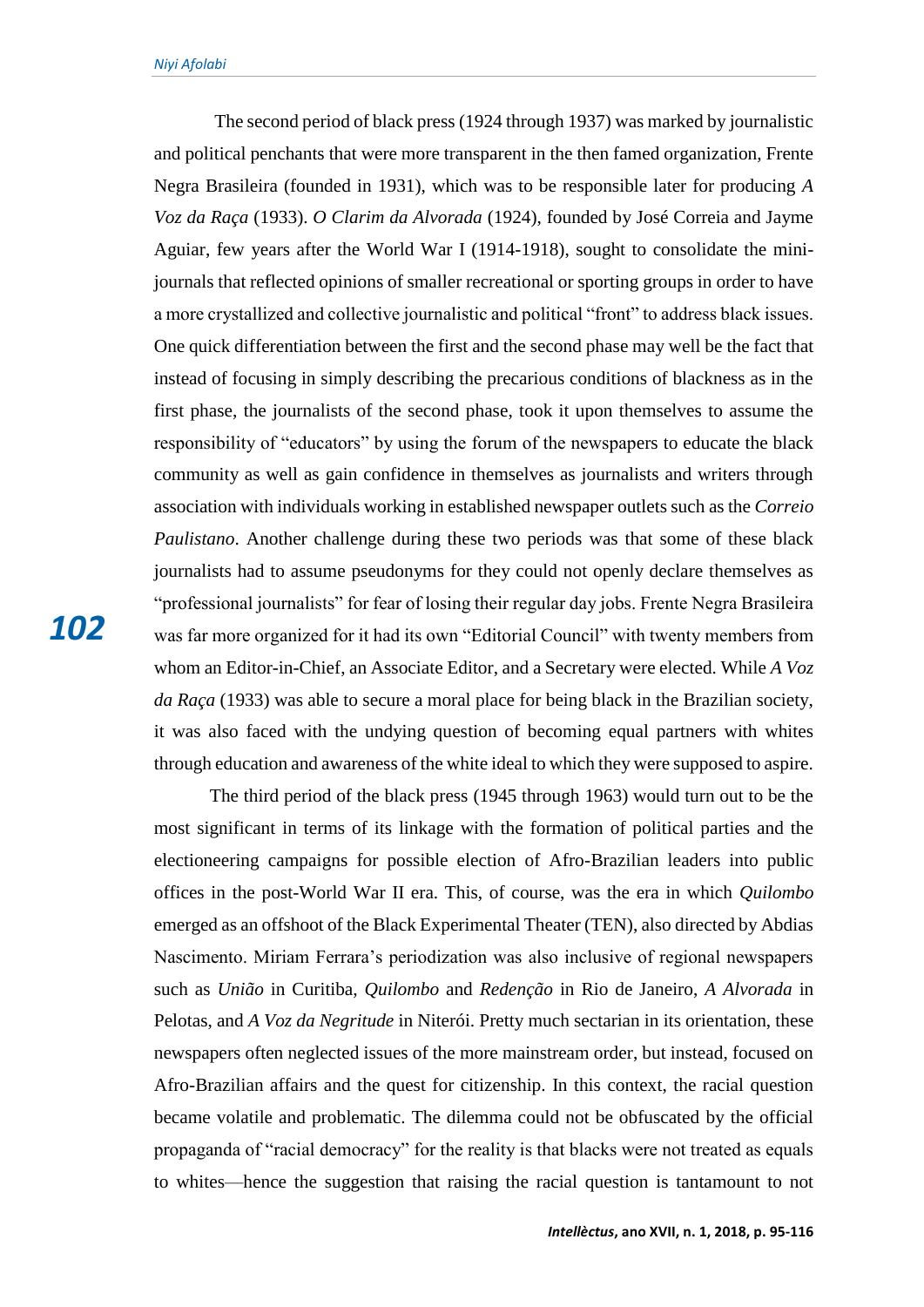*Niyi Afolabi*

wanting to integrate within a welcoming democracy misses the point. Whether "well educated" or not, whether "well-behaved" or not, blacks were victims of racial discrimination that cannot be explained away with the myopic class explanation alone. The simplistic argument was that by doing away with the "race" issue, blacks could more readily become assimilated through culture and education. And by education, not the one expected to be provided by the public school system but by the family in terms of codes of conduct. For a family still saddled with the aftermath of slavery and the implicit poverty, the challenge of social mobility under these circumstances could only be exponential.

As a counterpoint to the foregoing myopic expectations of blacks to become Brazilian citizens, without any related benefits; that is, through the denial of their black race, *A Voz da Raça* (Voice of the Race) as its title aptly suggests, sought to make *race* an issue. Instead of being silenced by the implicit inferiority in the anthropological insinuations of white superiority through eugenics, Afro-Brazilians embraced the idea of the black race and used it to its maximal advantage as in the exaltation of blackness though the concept of Negritude that was popular in the 1930s. The embrace of blackness also meant the rejection of Brazilian "assimilationist" theory. Interestingly, the motto of Frente Negra Brasileira was provocative: "God, Country, Race, and Family"—thus rejecting or modifying the Brazilian integrationist thesis of "God, Country, and Family." By inserting "race" within the integrationist motto, Frente Negra Brasileira<sup>7</sup> and A Voz *da Raça* were proud to assert their identity even as a provocation to the status quo. Even as the racial embrace was gaining currency in the larger Afro-Brazilian community, the black press also had to deal with issues<sup>8</sup> of sustainability and distribution—hence a mix of logistical and financial matters. The newspapers were destined to a poor audience whom had been marginalized and disenfranchised—hence were lacking the social capital to even subscribe to or purchase daily newspapers. This explains why most of these papers not only had restricted circulation but lasted for just a few years. Such an irregularity of production raises an issue of extreme personal sacrifices to even survive for those forty

 $<sup>7</sup>$  For a detailed exposition of the trajectory and politics of Frente Negra Brasileira, see Márcio Barbosa,</sup> ed., *Frente Negra Brasileira: Depoimentos*. São Paulo: Quilombhoje, 1998.

<sup>&</sup>lt;sup>8</sup> Michael Hanchard argues that Frente Negra Brasileira (FNB) was not as cohesive a group as projected by the organization especially through *A Voz da Raça*. Though shut down as a political organization seven years after Getúlio Vargas assumed the Presidency in 1937, the group was already dealing with internal tensions such as between liberal, petit-bourgeois, and working class members—thus faced with class struggles even before the advent of the Vargas' Estado Novo which terminated the hopes of having a black political party. See *Orpheus and Power*, p. 105-106.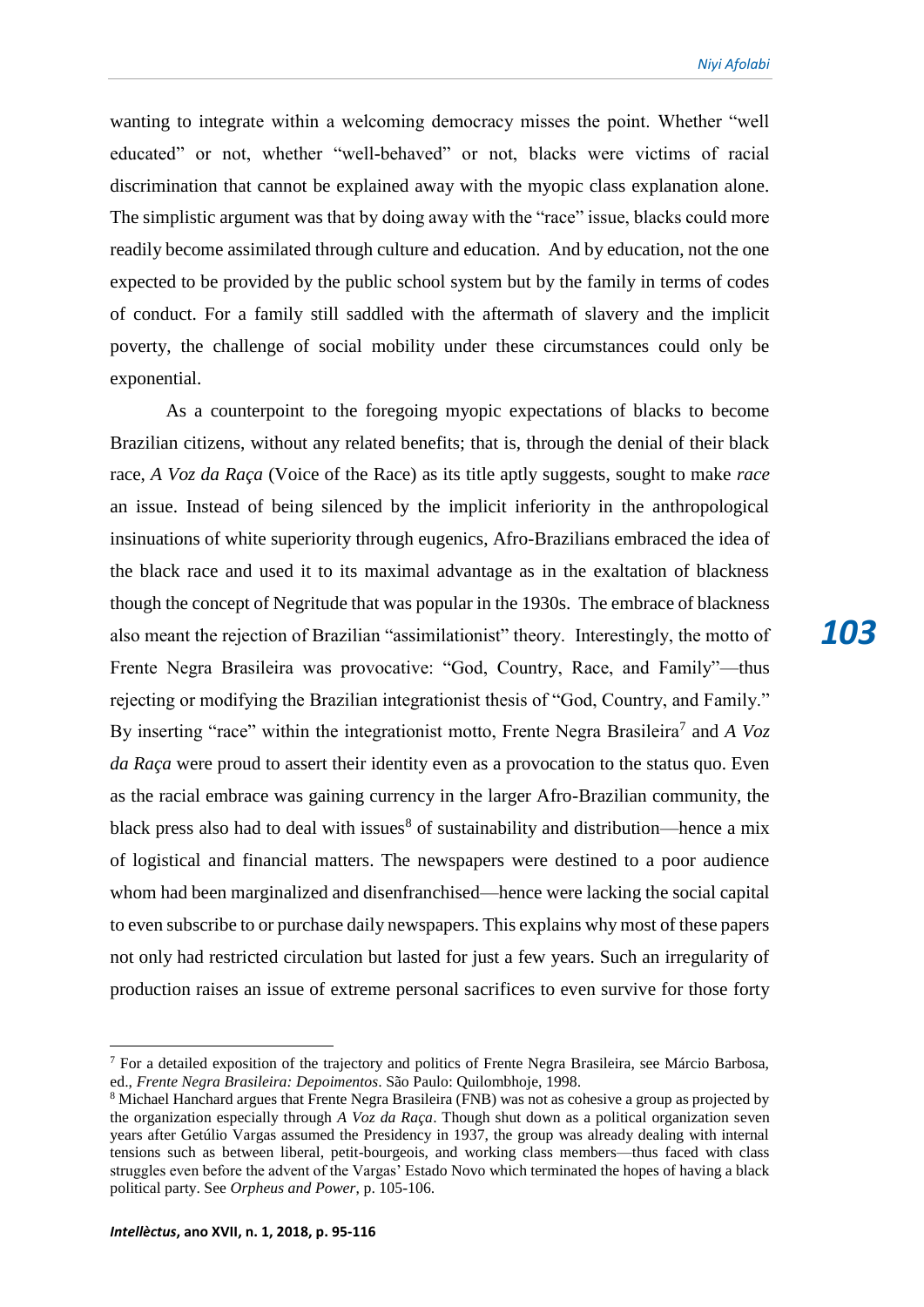to fifty years without depending on rich or sympathetic politicians. The financial struggles notwithstanding, these newspapers managed to survive and were even accused<sup>9</sup> of being led by a black middle class. Even if that were true, does that justify not having a voice for the voiceless? It is against the foregoing background of the sacrifices, achievements, and even nostalgia for the glorious days of the black press that one can make a better sense of the contributive import of the *Quilombo* newspaper specifically.

#### **Political Dynamics of the** *Quilombo* **Newspaper (1948-1950)**

The *Quilombo* newspaper, an offshoot of the Black Experimental Theater (TEN) organization, was founded only four years after TEN emerged in 1944. Its objective, better articulated by Abdias Nascimento himself, was out to ensure the social mobility and political participation of African Brazilians. Considered one of the most important activist-journalists of his generation, Nascimento states of this political journalistic initiative: "Basically, the goal of *Quilombo*, as its title implies, was to take up the African freedom struggle begun in Brazilian territory by the heroes of Palmares and waged by Chico-Rei, Luiz Gama, José do Patrocínio, Karucango, Luíza Mahin, the martyrs of the *Malê* insurrection and the Tailor's revolt, and so many others in the African history of resistance in Brazil" (NASCIMENTO; NASCIMENTO, 1992: 38). In the same fashion that members of the TEN group were blacks, whites, and of mixed race, so also were those involved with *Quilombo* as long as the collective mission was respected. Such a pluralistic composition speaks to the openness of the organization towards inclusion. There was no particular requirement to be black in order to participate. Thus, articles were written and interviews were granted by such great intellectuals as Gilberto Freyre, Murilo Mendes, Nelson Rodrigues, Rachel de Queiroz, Jean-Paul Sartre, and Roger Bastide among others. By all measures of assessment, the political dynamics were informed by the quests to influence political culture especially as it relates to the Afro-Brazilian community and their perception by the larger Brazilian society based in part on the legacy of racial oppression. To influence political policies as they relate to inclusion and human rights, *Quilombo*, in its ten issues of anti-racist struggles, sought to promote Afro-Brazilian interests in terms of political participation and mobilization.

 $\overline{a}$ 

*104*

<sup>9</sup> For an elaboration of this critique of the black press and its leaders or editors, see (BASTIDE, 1973).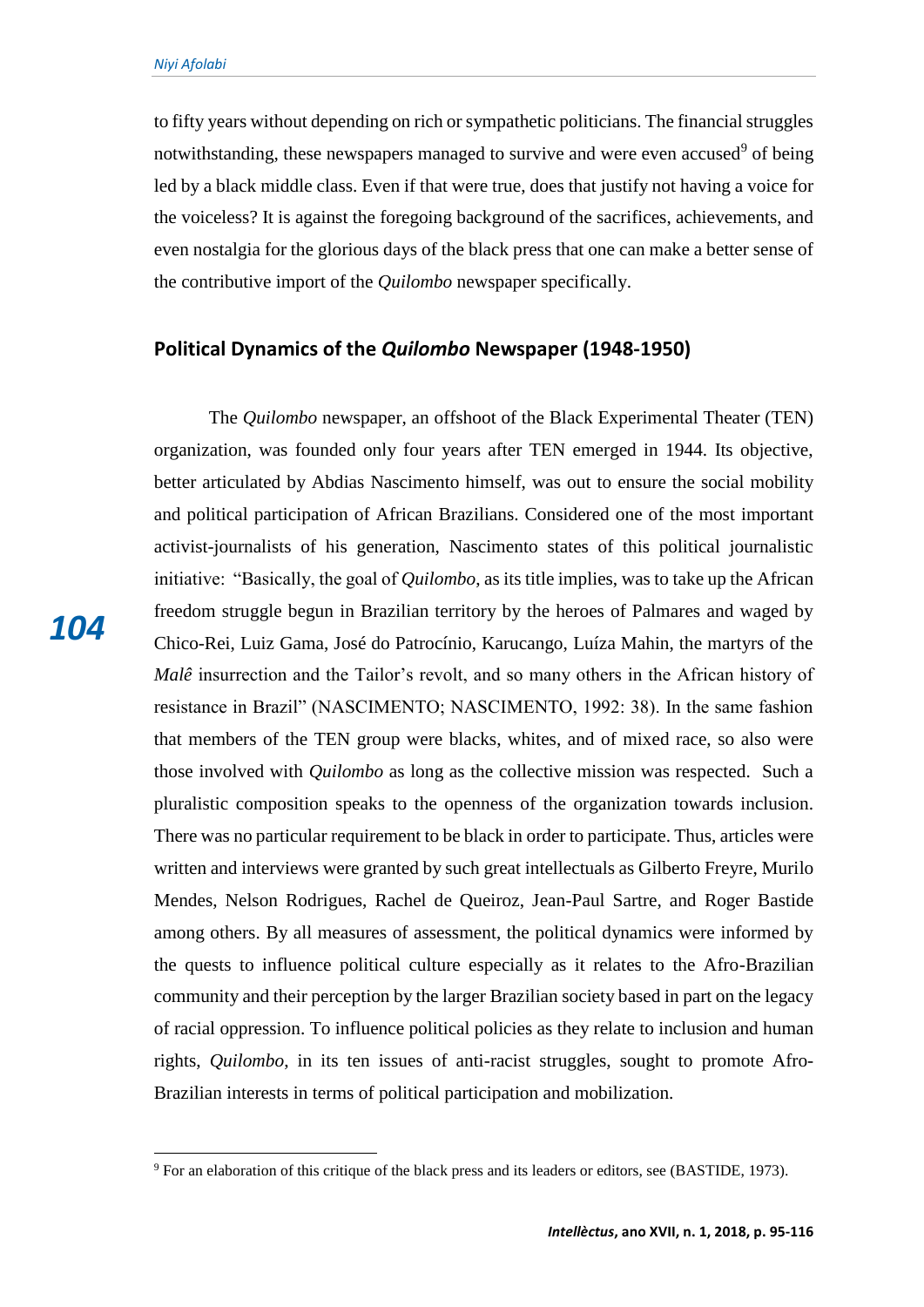As disparate as the ten issues were, there was a unity of vision, commitment, and a sense of collective mission for black solidarity and advancement. The context was not only historical but political. 1948 was the symbolic era of the demise of the Axis powers, the fall of Getulio Vargas' Estado Novo regime, and the duality of projecting a racial democracy locally while embracing an Anglo-Saxon mindset with the international world in order to secure economic supports from Euro-America. Black activism had resonated with the white middle class—thus, the creation of TEN and subsequent founding of *Quilombo* newspaper were instrumental in solidifying the aspirations of black uplift and social advancement as a considered response to increasing disparities in racial relations and socio-economic equalities. Despite the contradictions of preaching uplift of the black masses and the elitist (if not expedient) collaboration of petit-bourgeois blacks with middle class whites at the expense of the black masses, it is noteworthy that the platforms of TEN and *Quilombo* set the stage for future black political mobilization such as those who led the 1978 Unified Black Movement (MNU), Afro-Carnival cultural groups in Bahia (such as Ilê Aiyê [1974] and Olodun [1979]) and Quilombhoje [1987] (producers of the *Cadernos Negros* series which actually started publishing in 1982). What all these black organizations have in common is an anti-racist stance; promotion of equal rights among blacks and whites; and mobilization towards a rather slow-paced and often frustrating political participation and integration. *Quilombo* was shortlived due in part to financial constraints that were prevalent with the black press in general, at least in those days.

Archival and memorialist in nature, the semi-hardback facsimile edition of 2003 (published by Editora 34 of the University of São Paulo and supported by Ford Foundation), contains all ten issues of *Quilombo* (from December of 1948 through July of 1950), is 127-page document; with exact reproduction (though more of a magazine weight than newspaper weight); a three-page Preface by Abdias and Elisa Larkin Nascimento; a two-page Introduction by Antônio Sérgio Alfredo Guimarães; a three-page cumulative Table of Contents; a one-page bio-bibliography; and a five-page Ontological Index; the impression left of a curious reader is that of a carefully preserved moment in history that now morphs into invaluable, nostalgic, and archival memory. On the one hand, the extensive list of contributors includes Gilberto Freyre (#10); Carlos Drummond de Andrade (#10); Edison Carneiro (#9); Haroldo Costa (#1); Katherine Durham (#10); Murilo Mendes (#10); Abdias Nascimento (#s 2, 3, 4, 5, 6, 7-8, 9, and 10); Rachel Queiroz (#1); Arthur Ramos (#s 1, 4, 5, 6, and 7-8); Ironildes Rodrigo (#s 1, 2, and 5) Nelson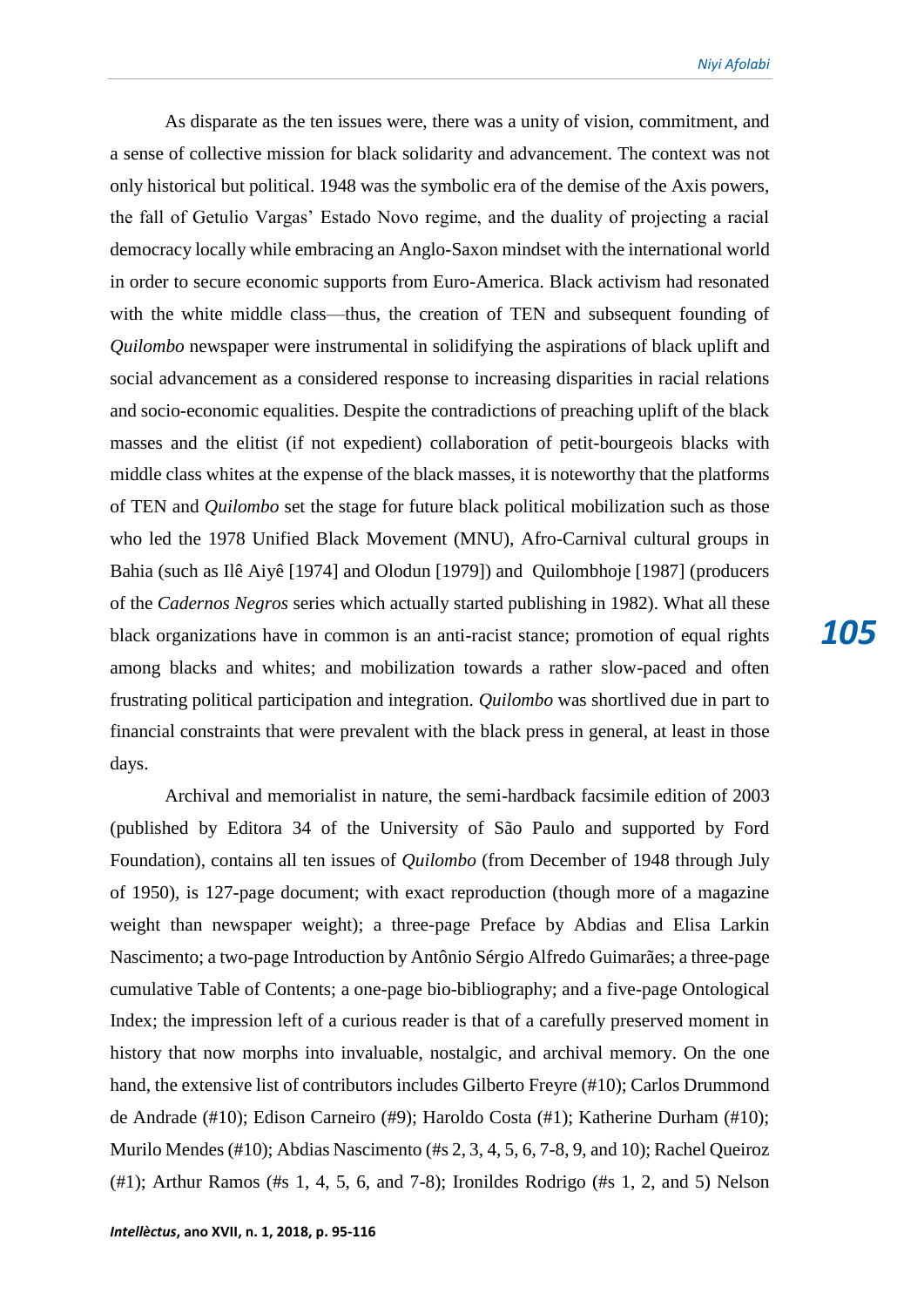Rodrigues (#1); Jean-Paul Sartre (#5); and Solano Trindade (#6), among others. On the other hand, the themes and topics written on, range from the national Congresses and Conferences on Black Brazilians; activities of the Black Experimental Theater (TEN); racial discrimination; mayoral candidacy of Abdias Nascimento in Rio de Janeiro; Ruth de Souza; Frente Negra Brasileira; Grande Otelo; Guerrero Ramos; Josephine Baker; Katherine Durham; Marian Anderson; Cruz e Souza; *Présence Africaine*; Black Experimental Theater (TEN); Juneteenth Festivities (São João) in Quilombo de Caxias; Black Brazilian Poetry; Blacks in Elections; to Prejudices in London; Thales de Azevedo; and Struggle for Social Harmony.

In her own seminal study, *O Sortilégio da Cor* (NASCIMENTO, 2003b: 253), based on the totality of career-long political enterprises of Abdias Nascimento and the organizations he was involved with, Elisa Nascimento shares the original "mission" of *Quilombo* in a five-point program of activities that sums up the needs set out by the organization in improving the validation and dignity of Black Brazilians in social, cultural, educational, political, economical, and artistic terms. In sum, the creation of *Quilombo* was a selfless political mission that will yield concrete social dividends in the decades to follow. In that regard, *Quilombo* was a political agency of social change through the articulation of the racial discrimination, the promotion of self-esteem, the need for integration, quest for social integration and citizenship, and ultimately, the contestation of miscegenation and racial democracy. Only in retrospect can one gauge the implications for having such a dynamic news outlet that changed the political landscape of Brazil as we know it in the new millennium, that is, 60 years after it was no longer in circulation; for while black candidates today can now run for political offices and get elected with the support of their respective political parties, the realities of the 1940s, 1950s, up through the 1980s were not as conducive for black participation and political participation as candidacies of Abdias Nascimento, Benedita da Silva, Gilberto Gil, Matilde Ribeiro, Luiza Bairros, Antônio Carlos dos Santos (Vovô), and recently Sílvio Humberto, have testified (rightly or wrongly) about the complexities of racial relations in Brazil. The strategies and flimsy excuses used to derail the candidacy of Afro-Brazilians from political office are worth examining. Even when popularly elected, it does not take long for them to resign, be impeached, or be starved of funds to execute their agendas; to the extent that, at best, what happens is a consolatory soul-searching that either prompts such candidates or elected officials to frustratingly give up their contest, resign from office if elected, or support other candidates that may have a better chance.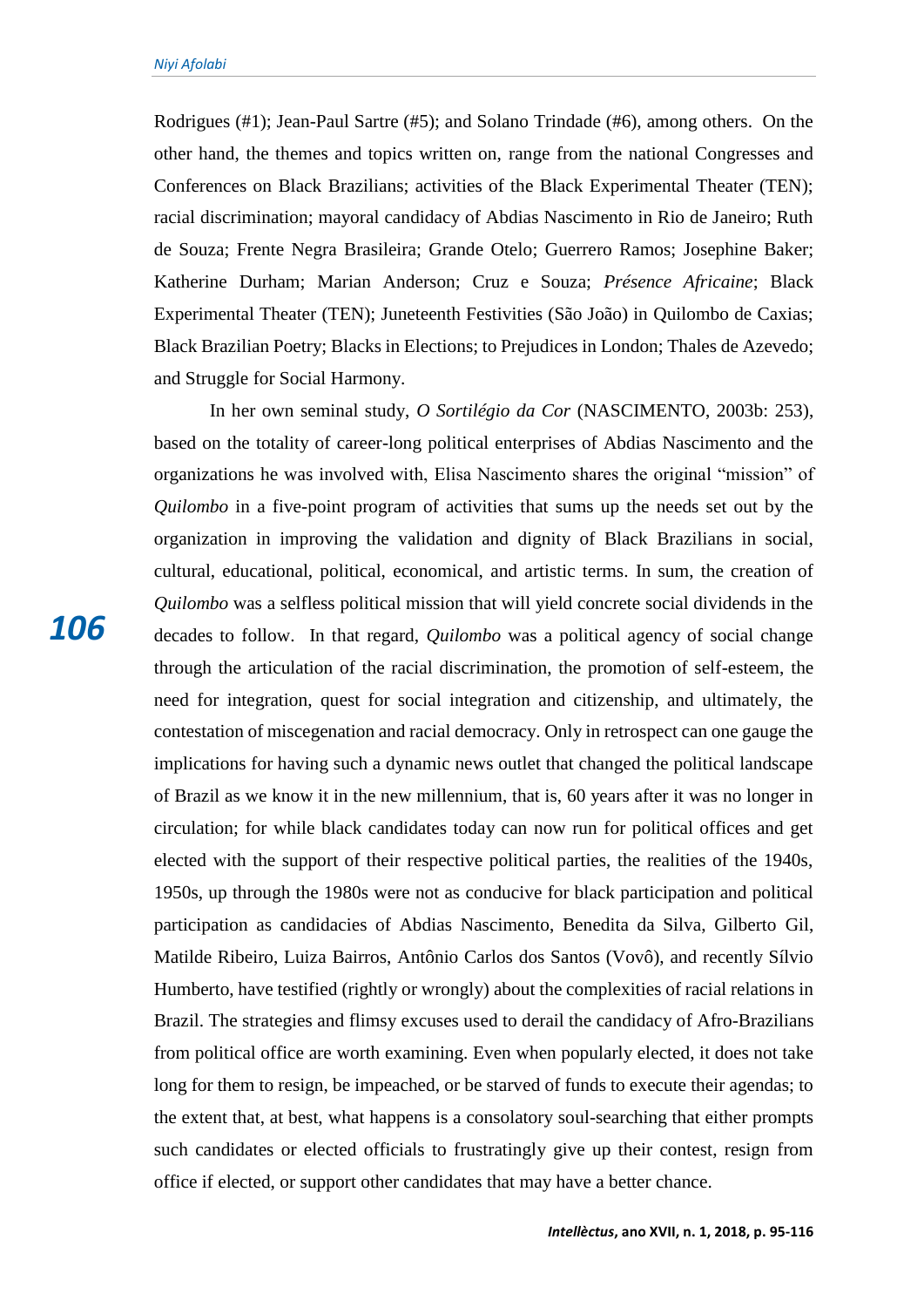*107*

Despite the multiplicity of voices that *Quilombo* offers in its limited ten issues within two years, I would like to focus as a case-study on the political trajectory of Abdias Nascimento himself and his many attempts to run for political offices only to be disappointed until 1982 when he was elected as the first African Brazilian Representative in Brazilian history to dedicate his mandate to Afro-Brazilian issues in the National Congress. It is rewarding to not only assess the role played by *Quilombo* in those formative years but also to configure the lasting impact of anti-racist struggles in the legacy of Abdias Nascimento as a political juggernaut. While it would be rewarding for the full-fledged experiences of the aforementioned black politicians to be written and published; in the meantime, only that of Benedita da Silva<sup>10</sup> has so far been documented. Elisa Larkin Nascimento's *The Sorcery of Color* (2005), to a certain degree, may also be considered, especially in the company of Abdias and Elisa Nascimento's *Africans in Brazil* and Éle Semog's *Abdias Nascimento: O Griot e as Muralhas* as a trilogy of Abdias Nascimento's (auto)biography of sorts.

In the context of Abdias Nascimento's political dynamics, the dual edition (#s7- 8) of *Quilombo* presents the candidacy of the Editor as Councilman in the elections in 1950. Deliberate or not, the cover of this dual issue is remarkable in the juxtaposition of a Carnivalesquely-clad bailerina, Mercedes Batista, with the political statement of candidacy by Abdias Nascimento, on the same page. A biographical note provided on the bailerina within the newspaper suggested that she had won the covetous "Rainhas das Mulatas" (Beauty Contest); studied at the reputable School of Dance at the Rio Municipal Theater; as well as enrolled in the selective "Corpo de Baile" (Partyesque Body) Theater School; performed with the Black Experimental Theater (TEN) to the delight of Albert Camus (who requested for an encore); and despite all these professional efforts to surmount racial discrimination, the note ended in a frustrating tone: "Mercedes Batista, despite her notable accomplishments, is completely unfulfilled. She is currently taking lessons in Piano, Singing, and Fine Arts. Her dream is to be able to tour Europe with a Brazilian Folkloric Ballet Group. We hope this dream is fulfilled soon."<sup>11</sup> What appears to be a simple cover translates into a double-edged weapon which on the one hand, indicts racial discrimination, and on the other, appeals for remedy based on the potential damage

<sup>&</sup>lt;sup>10</sup> A semi-autobiography by Benedita da Silva details her rise from the *favela* of Rio de Janeiro (slum) to the Brazilian Congress in Brasília, coupled with the challenges, insults, and racism that still persisted even after being elected. See for example (SILVA, 1997).

<sup>11</sup> See *Quilombo* (2003: 85). In the original issue, see *Quilombo* #s7-8 (March and April, 1950: 3). This translation and all subsequent translations are mine.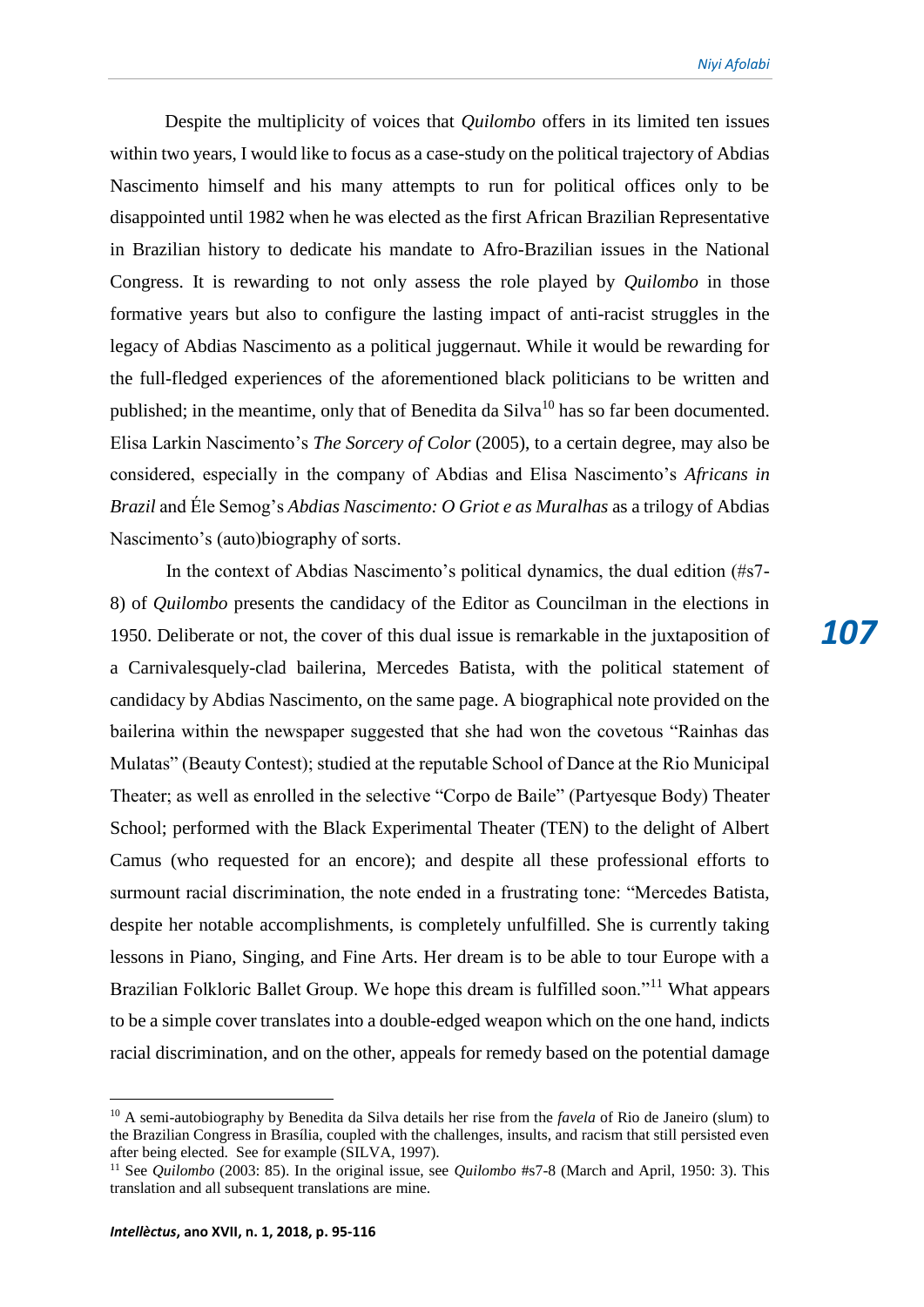*108*

 $\overline{a}$ 

it can wreck on the dreams of hard working Afro-Brazilians such as Mercedes Batista. It is through such a mesh of politics with artistry that *Quilombo* convincingly conveys its message to the perceptive reader. Interestingly, the cover of the previous issue (#6) was equally dedicated to an accomplished African American bailerina, Josephine Baker, who was based in Paris and who was instrumental in facilitating the participation of fellow African Americans artists in performance in France.

Even more provocative was the editorial of the same dual issue that announced Abdias Nascimento's candidacy, appropriately titled, "My Candidacy," in which he declared:

> My friends, collaborators, and sympathizers of the Movement that we have founded in order to uplift the Afro-Brazilian culturally and economically, decided to launch my candidacy into the Legislative Assembly of the Federal Territory. They have justified their gesture with the argument that my election to the position of a Councilman is a natural and logical step in the development of a program in search for means to accelerate the integration of blacks and whites in Brazil—thus ensuring the continuity of our tactics and the most effective and powerful weapon in the attainment of such an existential ideal that liberates black Brazilians from all complexes, emotional tensions, and current socio-economic disadvantages.<sup>12</sup>

In this succinct "manifesto-like" declaration as well as in the rest of the statement, Abdias Nascimento provides a road map to the conquering of political participation in a strategic and systematic manner. Firstly, he lays out the mission as collectively derived and not that of the candidate. Secondly, he makes a case for the inclusion of more candidates—be they blacks, whites, or of mixed race; for the mission is well beyond the capacity of a singular candidate but that of a collectively determined will. Thirdly, Abdias Nascimento inserts an emotional appeal by calling for what he calls "racial fraternity" in order to fulfill the common future of a Brazilian nation. Finally, the candidate challenges the Brazilian people across racial lines by feigning lack of understanding of what "national destiny" mean. As Afro-Brazilians, he says, "whether in the past or in the future, there is no other energy than that of racial harmony that can fulfill such a quest for our common national identity."<sup>13</sup> Of course, there is no question about the power of oratory

<sup>12</sup> See *Quilombo* (2003: 85). In the original issue, see *Quilombo* #s7-8 (March and April, 1950: 1).

<sup>13</sup> See *Quilombo* (2003: 85). In the original issue, see *Quilombo* #s7-8 (March and April, 1950: 1).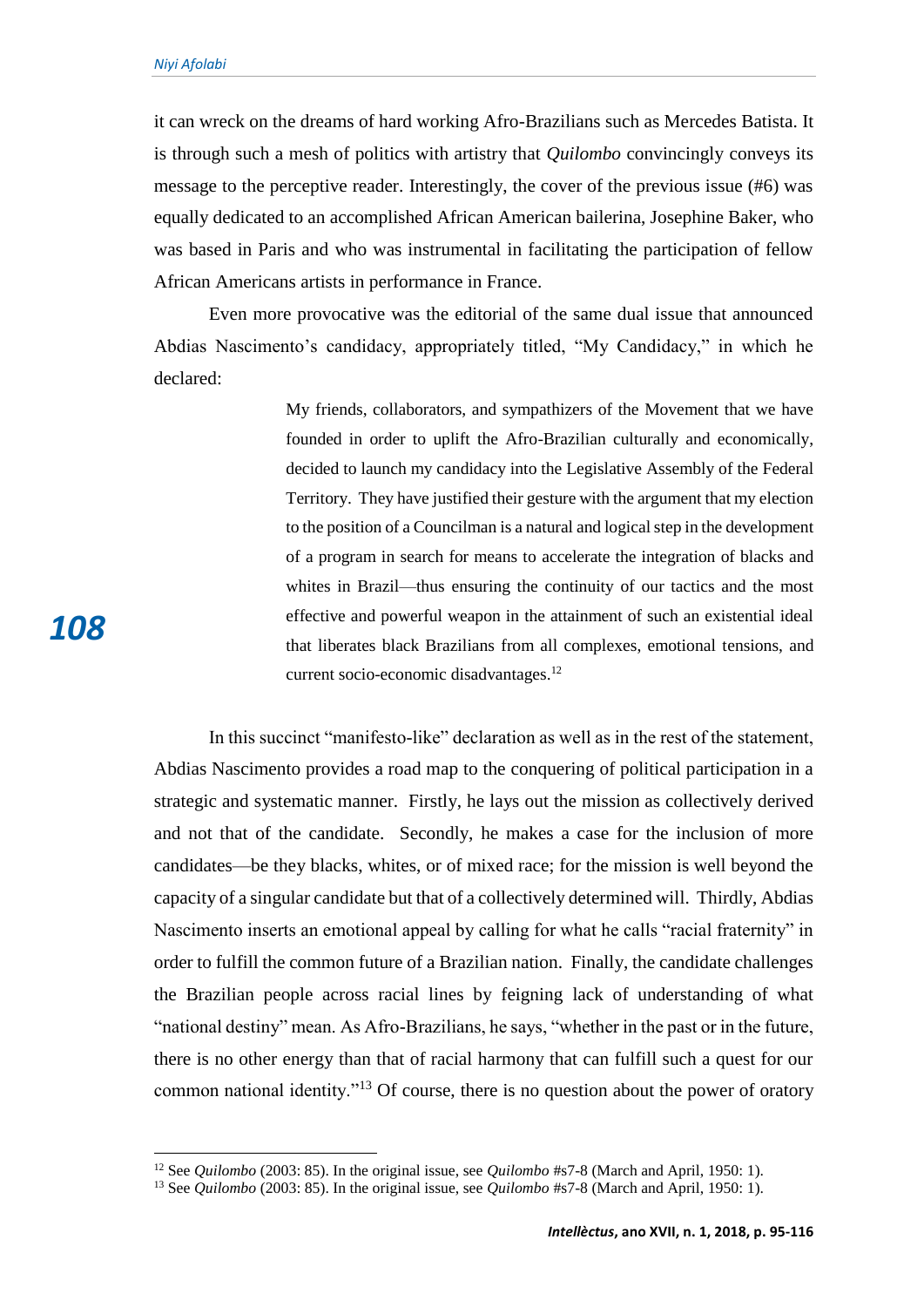for Abdias Nascimento but it is less in the "speech" and more in the power of his message that one often finds a rare and savvy intellect who knows the measure and precision with which to carry his audience along. The back cover of the special dual *Quilombo* edition also featured seven photographs that showcased the event of this electoral launching process; a subtle public relations stunt that showed the candidate in a black suit flanked by whites and blacks, men as well as women.

Yet, as the ability for a black Brazilian to run for office is celebrated, one must also be mindful that the path to the political kingdom is always wrought with many obstacles on the way. In his own assessment of the ups and downs in the process of his political becoming in Brazil, Nascimento laments running for office and always losing in the end as an Afro-Brazilian: "It had always been painful for me to observe the absence of Africans in my country's politics. This had been particularly so when I read Joaquim Nabuco's statement that Africans alone had built the nation (…) I tried to change black people's political image. I ran for office several times, for the Federal District City Council, for State and Federal Representative. I ran on different party tickets but always lost" (NASCIMENTO; NASCIMENTO, 1992: 38-39). The question of absence of a presence must be understood as a deliberate process of exclusion. The frustration shared by Abdias Nascimento was enough for the average activist to give up; the same way that many efforts at promoting Afro-Brazilian affairs in arts and politics have often been faced with structural and political barriers. Thus that some of the newspapers even lasted a couple of years is an accomplishment worthy of celebration. It is this stoic resistance against all odds that has brought Afro-Brazilians to the present point in their cultural and political journey.

A further probe into Nascimento's political career reveals further a catalogue of disappointments along the course of Brazilian political history, even till the time of his death. The excuses were innumerable and multiple. From the demand to have his police records "cleaned" of questionable files that identify him with some organizations that his Social labor Party could not overlook; delays from the court even after winning a "security clearance" to contest elections; to the Brazilian Labor Party (PTB) of Guanabara State in which the Steering Committee removed him from the ballot and ticket. In the final analysis, it was discovered that the "issue" was because of his Integralist past to which Abdias Nascimento angrily responds: "In that sack of cats that was the PTB, there had never been any ideological coherence" (NASCIMENTO; NASCIMENTO, 1992: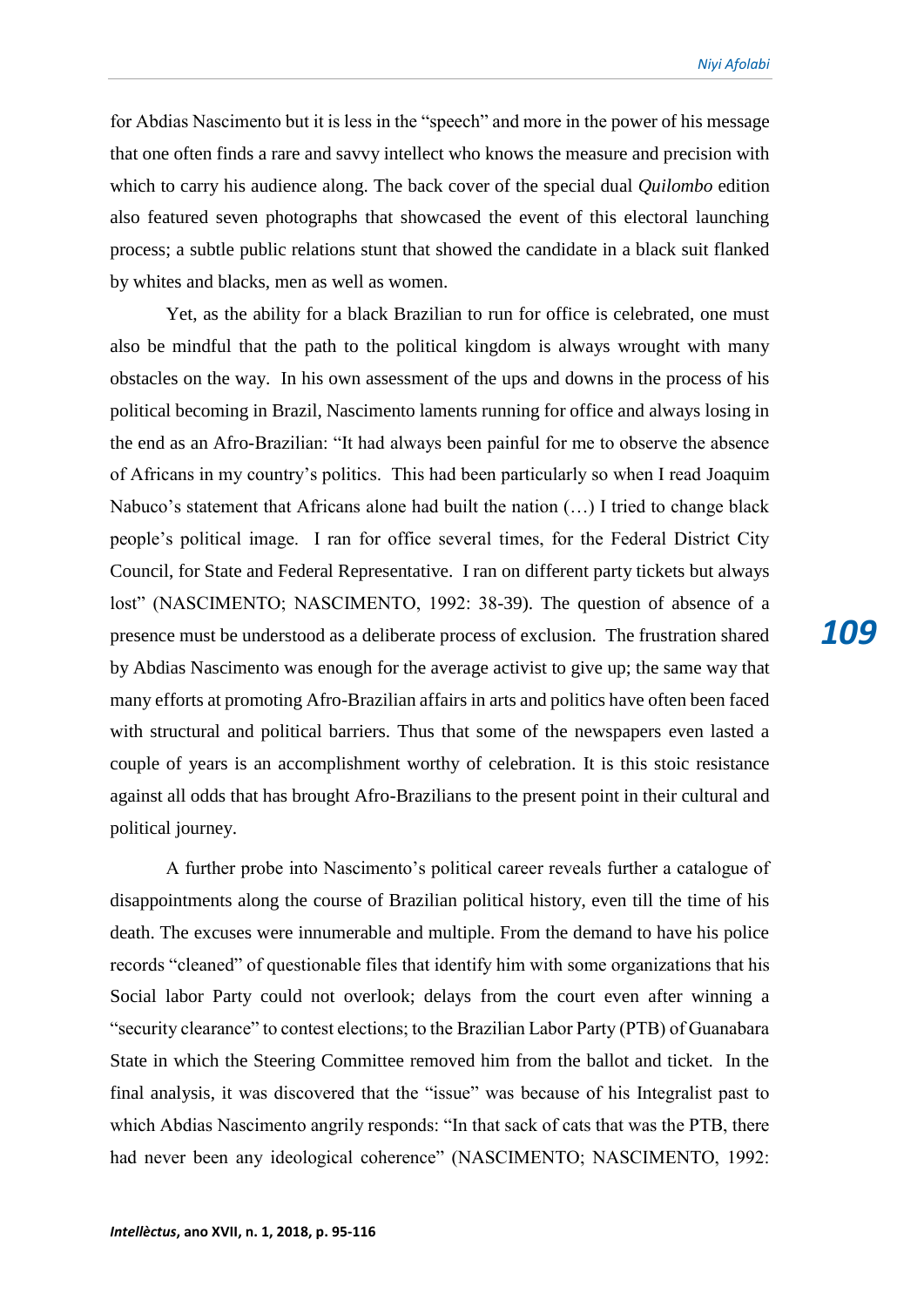39). As Nascimento was fully aware, these political parties were all fraudulent when it came to black candidates. In trying to run on the more conservative party such as the Social Democratic Party (PSD), the candidate found his candidacy equally derailed. The persistent black candidate even tried the Brazilian Socialist Party (PSB) as well as Brazilian Labor Party (PTB) before going into exile, during which he came up with a slogan: "Don't vote white, vote Black: Abdias Nascimento" (NASCIMENTO; NASCIMENTO, 1992: 40)—only to attract just a thousand votes. Still on the dual edition of *Quilombo* (#7-8), a small column provides the narrative to the photographs on the back page of the issue as if recapturing the celebratory moments of launching the candidacy of Abdias Nascimento for councilmanship in Rio de Janeiro. In this short piece, the write up insisted in conveying the fact that those present at the event represented the entire Rio community beyond race, class, and gender; thus comprising of laborers, university professors, and writers (local and global). The renowned Brazilian sociologist, Professor Guerreiro Ramos referred to Abdias Nascimento as a "man of action," and a "philosopher," who will represent not just black Brazilians but all Brazilians. Indeed, the summation of the piece was that: "The candidacy of Abdias neither implies any racial discrimination nor a racial problem, but indeed, the recognition of the contribution of Blacks in the various sectors of Brazilian life. To value all human life regardless of their color is to appreciate what it means to be Brazilian."<sup>14</sup>

My deliberate focus on Abdias Nascimento in the foregoing dual issue may give the wrong impression that the entire piece was all about the Editor which is not the case. The 12-page issue may actually be grouped into five main themes: (i) Black Achievements in General; (ii) Activities of Black Experimental Theater (TEN); (iii) Blacks Launching Election Campaigns; (iv) Racial Democracy; and (v) Activities of Blacks in Other Parts of the World such as in the United States and France. What this case-study provides to the curious reader is a synergetic balance between art and politics. The idea to start *Quilombo* must be contextualized within the question of lacking objective coverage, distortion, or denigration of the efforts of the Black Experimental Theater (TEN) to make a difference as it agitated for social change in the appalling contradictions of Brazilian society that preached racial democracy while at the same time discriminating against black Brazilians. When *Quilombo* emerged in 1948, four years after TEN was founded (1944), the theatrical and political organization needed not worry

<sup>14</sup> See *Quilombo* (2003: 92). In the original issue, see *Quilombo* #s7-8 (March and April, 1950: 10).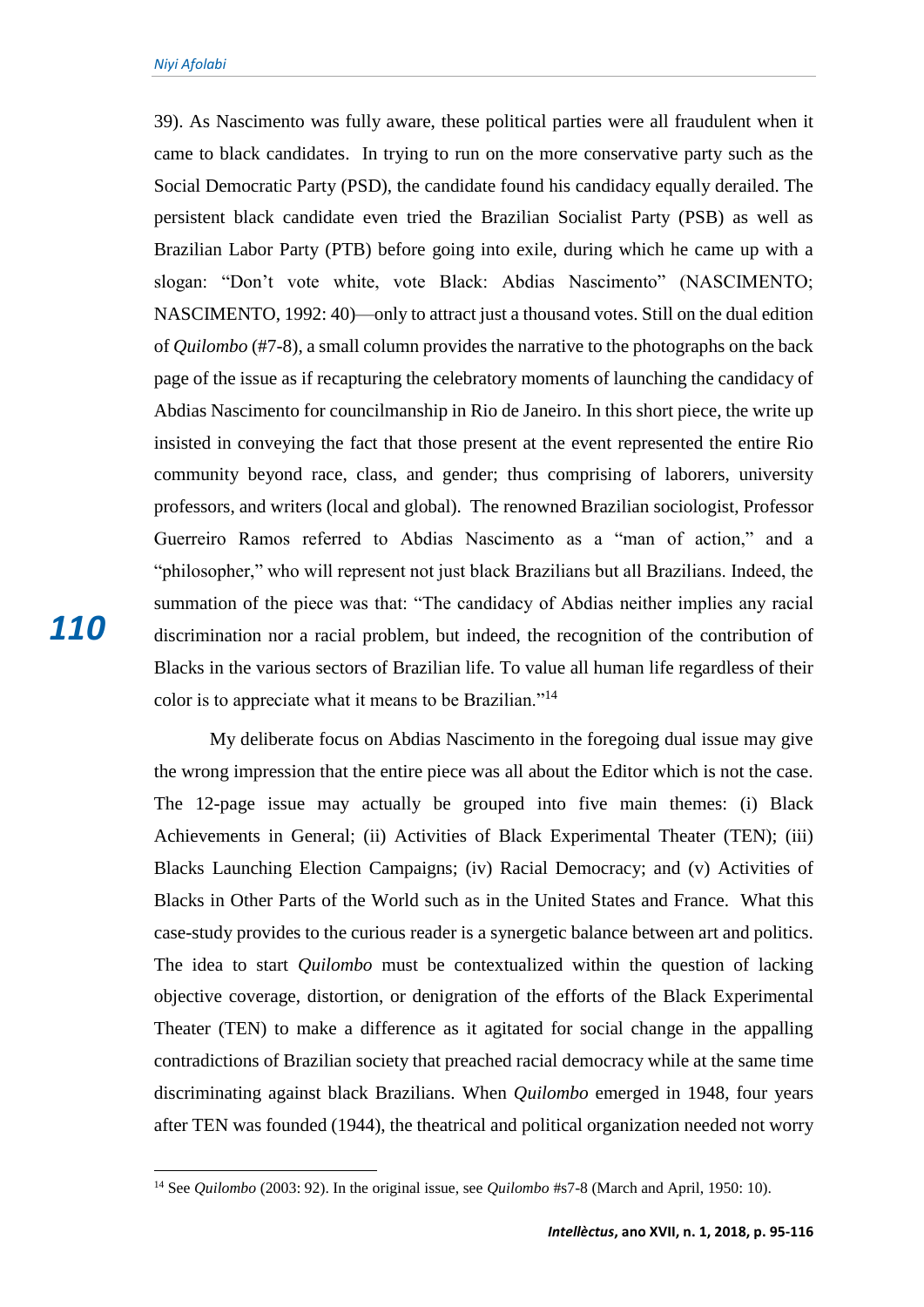*Niyi Afolabi*

any longer about distortion of its political goals and mission since it now had a communication arm to promote its ideals. At the same time, *Quilombo* was competing with a more mainstream newspaper such as *O Globo* or a news outlet such as *Veja* magazine with wider national distribution. In his own self-critical assessment of TEN's activities, Nascimento admits that the conscious outreach to white and black elites was a misplaced strategy for in the final analysis, "the white ruling classes control the means of recognition and prestige. So we circulated in surroundings that were not exactly our own, using the language and the contacts of people who not only exploit Africans economically, but ignore and despise our culture" (NASCIMENTO & NASCIMENTO, 1992: 42). Any society that treats members of the same society as less than equal can expect some form of political agitation to redress such an alienating state of affairs. The Black Experimental Theater (TEN) as well as *Quilombo* as directed by Abdias Nascimento, may not have accomplished with the same speed what the US Civil Rights efforts through the *Chicago Defender*, the *Pittsburg Courier*, the *Amsterdam News*, and *Negro World*, among others achieved. Yet, the credit of emerging human rights in Brazil of the new millennium must be given, no doubt, to the fortitude of such heroic figures as Zumbi, Luiz Gama, and Abdias Nascimento, who chose to stand up against social injustices at a time when it was life-threatening to do so.

Beyond the case study on the political dynamics of Abdias Nascimento in relation to *Quilombo* and the rest of the political career of the Pan-Africanist, a cursory examination of the rest of the issues is appropriate. In its multivalent function as an educational tool, consciousness-raising weapon, instrument of political agitation, platform for socio-cultural awareness, and ultimately, a vehicle for political empowerment and inclusion through demands for anti-racist remedies, *Quilombo* constitutes a liberational strategy for the mobilization of hitherto lethargic Afro-Brazilian spirits who are collectively marginalized, disenfranchised, and disempowered. Surrounding itself with a mix of black and white intellectuals, coupled with those with passionate commitment for the betterment of the lives of the downtrodden, especially black Brazilians, *Quilombo* sets forth the following non-negotiable programs of action: (i) Collaborate in raising the awareness that there are neither superior races nor natural servitude as we are taught in theology, sciences, and philosophy; (ii) Clarify to Blacks that slavery was only a historical phenomenon that has now been abolished and overcome and no deprivations based on the skin color should remind him or her of this ignominious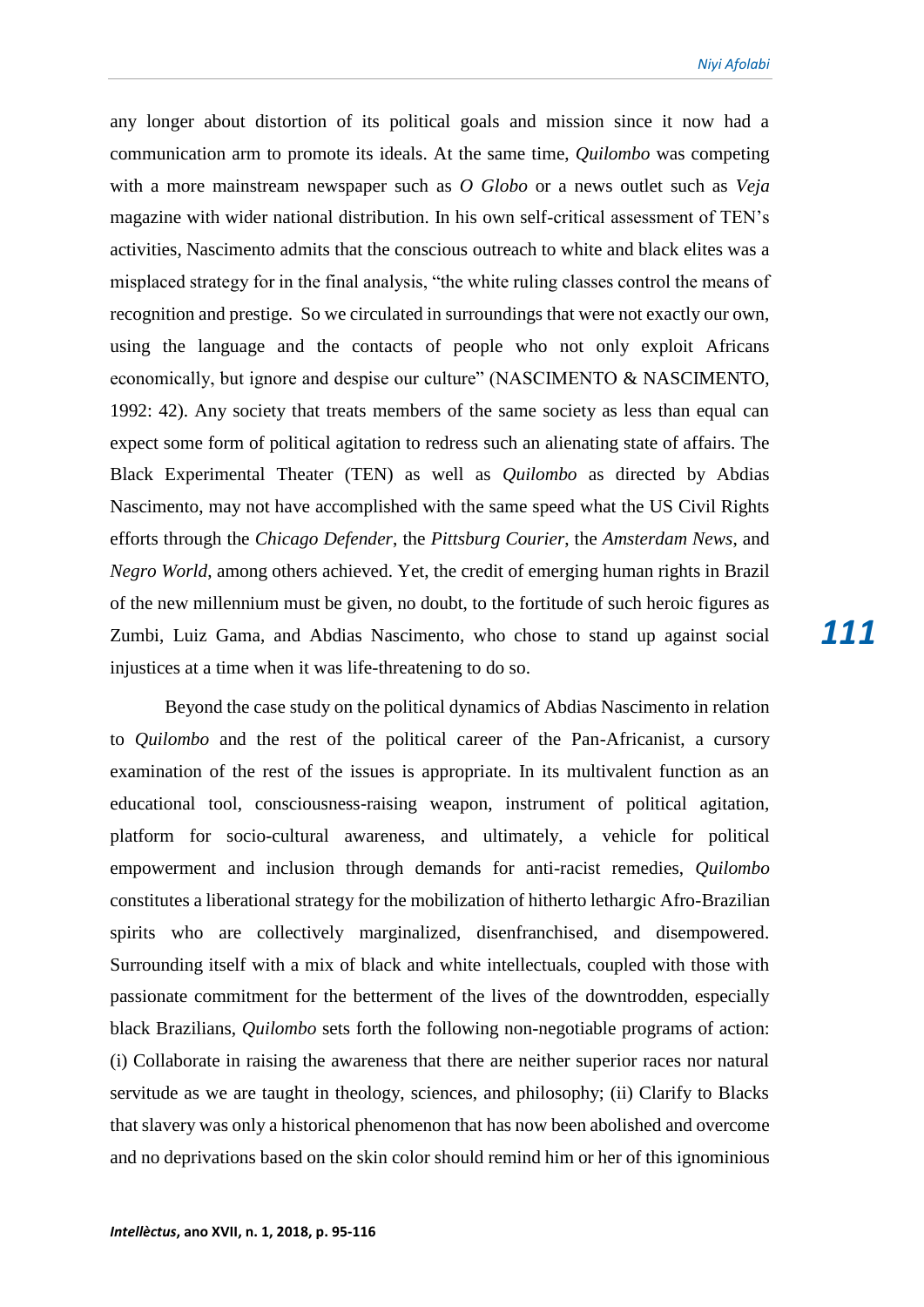past; (iii) Struggle to ensure that while education at all levels is not yet free, Afro-Brazilian students should be admitted as wards of the State in all educational establishments and at all levels—whether public, private, or military; (iv) Combat racial and color prejudices which should be deemed contrary to all Christian, Civilizational, and constitutional principles; Agitate for the provision of a law that criminalizes racial discrimination as it is legalized in some states in the United States as well as in the Cuban Constitution of 1940 (NASCIMENTO, Elisa 2003b: 253). With such well-defined objectives, the newspaper (or more appropriately a monthly periodical) adopts a highly technical quality for that time, coupled with a mix of images, artistic renditions, photographs, and the articles themselves.

Structurally, *Quilombo* published a mix of special sections, announcements of graduations, short news items, full features, as well as consistent columns. Frequently, articles in French or English were translated into Portuguese as was the case with the seminal essay by Jean Paul Sartre, "Orphée Noire" (Preface to an anthology of Black African poetry organized by Léopold Senghor in 1948) which was translated as "Orfeu Negro" given its foundational significance to the Negritude movement. Strategically, *Quilombo* equally promoted the policy of alliances and the inclusion of black, white, and mixed raced collaborators—hence the strategy of "color-blind" collaboration, geared towards maximizing the contribution of sympathetic white financiers and intellectuals. Very frequently, the issues that are recurrent on the pages of Quilombo included the following: (i) Racial Democracy; (ii) Black Congresses and Conferences; (iii) Racism, Discrimination, and Invisibility; (iv) Pan-African Conscious and International Recognition; (v) Education, Racial Pride, and Self-Esteem; (vi) Political Agitation for Racial Equality and Political Participation; (vii) Promotion of Black Achievement; and (viii) Activities of Black Experimental Theater (TEN). In this regard, *Quilombo* became an agency for the agitation and fulfillment of the aspirations of Afro-Brazilians as they became more aware of their own values and vitality through education. Simultaneously, *Quilombo* also became a tool of equally educating the rest of Brazil about rich African culture in the New World which had continued to be bastardized by the uninformed and stereotypical mindset of a racist society. It is thus quite interesting to see Gilberto Freyre<sup>15</sup>

*112*

<sup>15</sup> See Gilberto Freyre, "Democracia Racial: A Atitude Brasileira," *Quilombo* 1 (December 9, 1948), 8; In the 2003 facsimile edition, see page 27.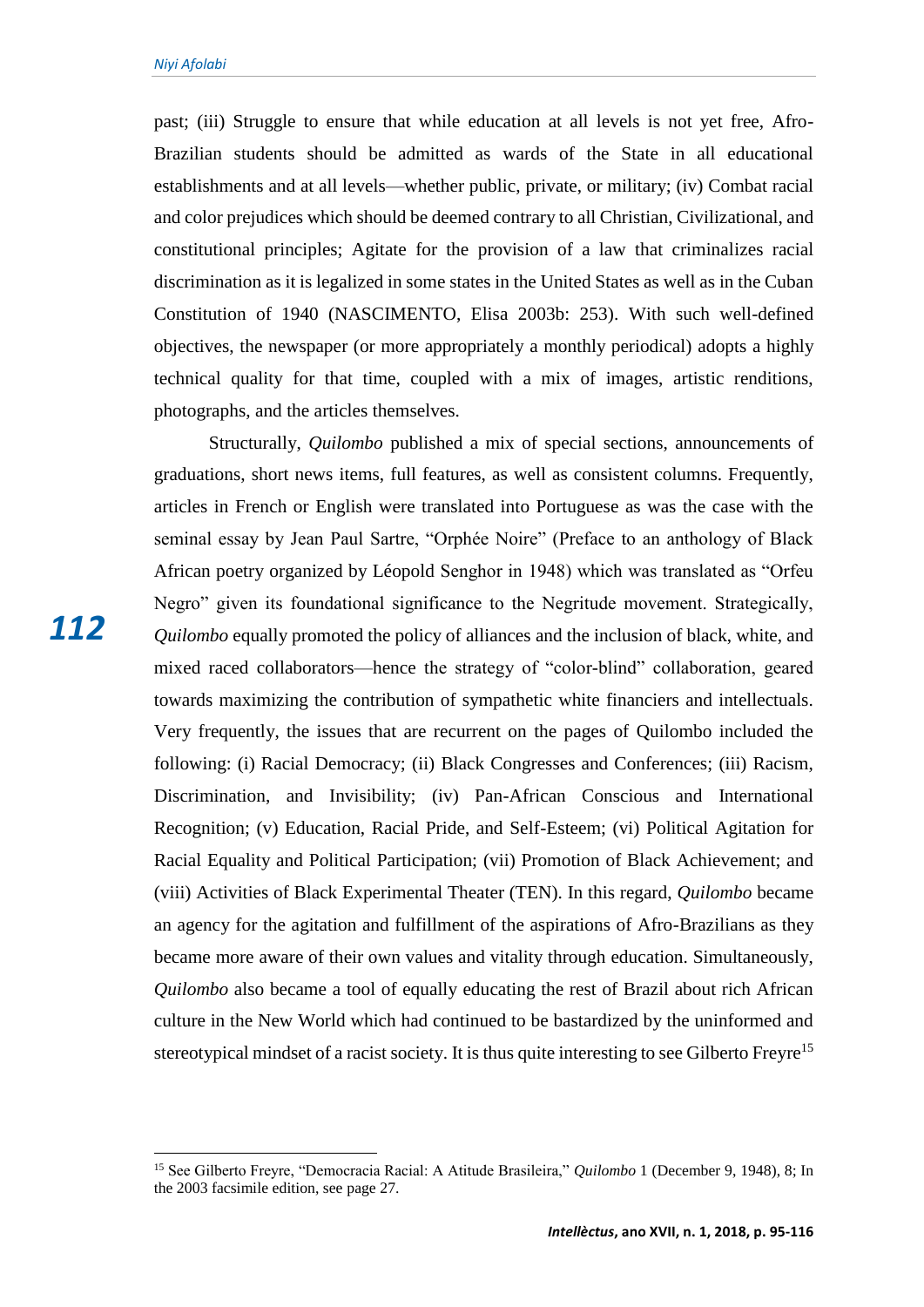and Arthur Ramos<sup>16</sup> publish in *Quilombo*; one speaking in favor of "ethnic democracy" and the other refuting the racist and scientific theories of racial inferiority as well as the pathological degeneration of the mixed race individual.

Yet, it would not be the racial question alone that preoccupied *Quilombo*. National congresses and conferences were some of the major events that consolidated the aspirations of Afro-Brazilians on the pages of the periodical while equally fuelling antiracist mobilization in a coordinated and systematic fashion. Even before the emergence of *Quilombo* in 1948, a few conventions had taken place such as the *Convenção Nacional Negro* (São Paulo, 1945), and the *Convenção Política do Negro Brasileiro* (Rio de Janeiro, 1945). With the creation of *Quilombo* in 1948, the *Conferência Nacional do Negro* (Rio de Janeiro, 1949) coincided with the already active newspaper and was able to take advantage of the outlet to promote the event. Albeit, the *Congresso do Negro Brasileiro I* (Rio de Janeiro, 1950) was the most significant in terms of the breadth and depth of its agendas, namely, History, Social Life, Religious Survivals, Folkloric Survivals, Language and Aesthetics of Black Brazilians.<sup>17</sup> Another event post-*Quilombo*, *Estudos sobre o Negro* (Rio de Janeiro, 1955), also gathered prominent figures and activists, while generating dialogue on the future of Afro-Brazilian life. As a totality, these mobilizing events served as a strategic platform to ponder the directions of Afro-Braziliana and the paradigmatic essences of the emerging new identity of the Afro-Brazilian faced with hegemonic political forces that continued to marginalize Afro-Brazilians. *Quilombo* was thus a formidable arm of combat that had forthright black leadership while leaning on white alliances to fulfill its ideological objectives of inclusive politics.

## **Conclusion**

 $\overline{a}$ 

In the course of this essay, I laid out the significance of the *Quilombo* newspaper in relation to the political dynamics that Abdias Nascimento represents as its editor and in the larger frame of Afro-Brazilian affairs in transnational race relations. While there were palpable contradictions in terms of the inevitable collaboration with whites as a strategic alliance to reach complex political goals, critics of Brazilian culturalism (as

<sup>16</sup> See Arthur Ramos, "Democracia Racial: A Mestiçagem no Brasil," *Quilombo* 2 (May 9, 1949), 8; In the 2003 facsimile edition, see page 34.

<sup>&</sup>lt;sup>17</sup> For further elaboration and analysis of these congresses, see for example, (NASCIMENTO, 1982).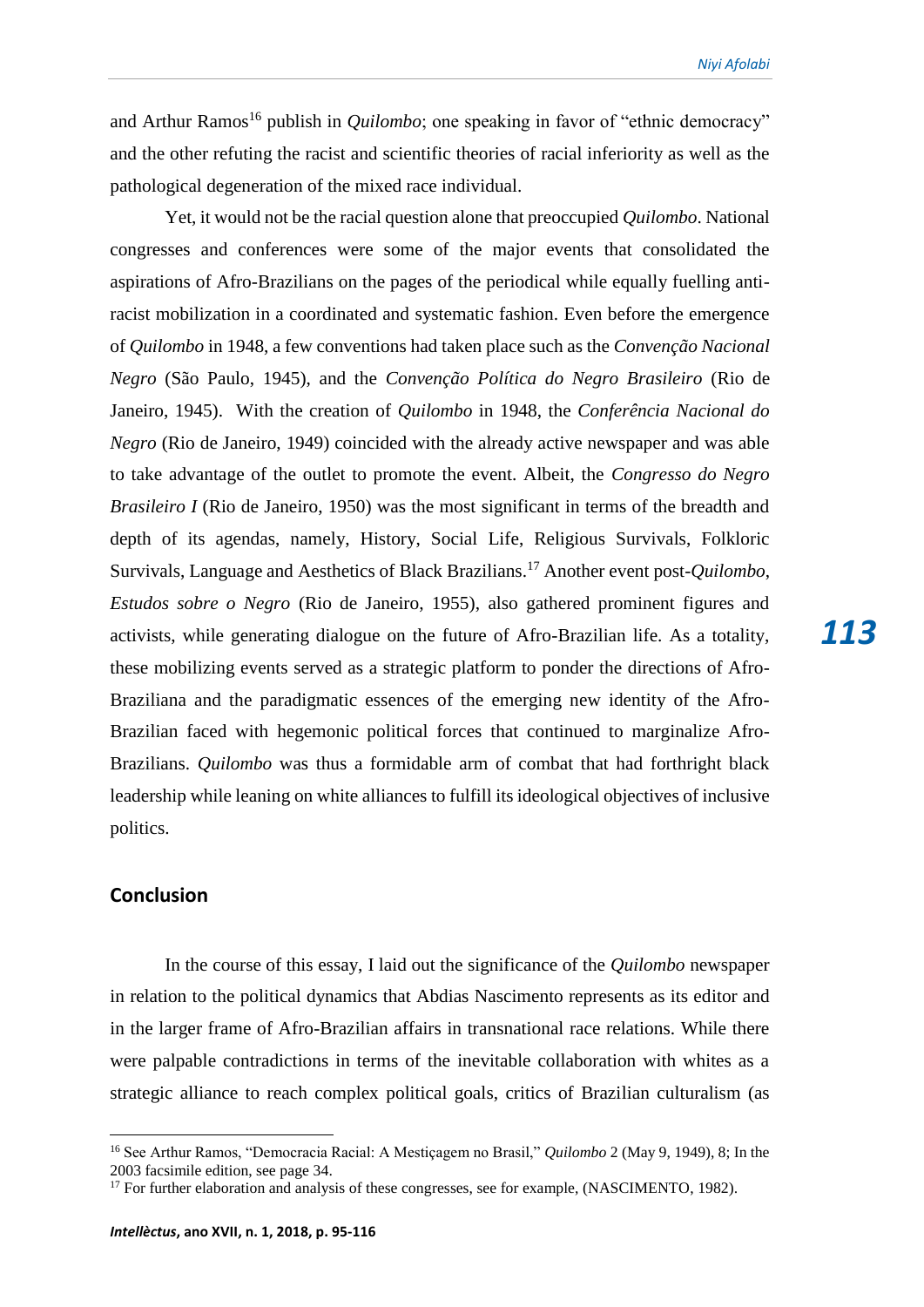opposed to uncompromising political agitation for freedom) among whom are Michael Hanchard (1994) and Pamela Alberto (2011) may be rather too harsh in understanding the painful realities on the ground and the subtle exigencies engendered by racial democracy paradox in terms of constant yet elusive negotiations. In re-assessing the contributions of the *Quilombo* newspaper in its special facsimile edition, one can surmise that its existence paved the way for the growing visibility of Black Brazilian political leaders even though there is still a long way to go to reach the ultimate political kingdom of racial, economic, social, and political equality. It took a "magnificent mirror" with the stature and commitment like that of Abdias Nascimento to lead such a radical quest for true democracy in Brazil. Now that he has joined the ancestors by morphing into nostalgic memory, there may never be another like him. He was larger than life itself. One can only hope that generations after him will do more than dance samba, play soccer, and entertain the Other while cultural and political exploitation continues unabated in the vicious cycle of Carnivals for the living-dead.

# **Bibliographic references**

*114*

- ALBERTO, Pamela (2011). *Terms of Inclusion*: Black Intellectuals in the Twentieth-Century Brazil. Chapel Hill, NC: University of North Carolina Press.
- ALMADA, Sandra (2009). *Abdias Nascimento*. São Paulo: Selo Negro.
- ANGELOU, Maya (1978). *And Still I Rise*. New York: Random House.
- BAIRROS, Luiza (1996). Orfeu e Poder: Uma Perspectiva Afro-Americana sobre a Política Racial no Brasil. *Afro-Ásia*, 17, p.173-186.
- BARBOSA, Márcio (1988). *Frente Negra Brasileira*: Depoimentos. São Paulo: Quilombhoje.
- BASHTI, Angélica (2011). *1ͦPrêmio Nacional Jornalista Abdias Nascimento*. Rio de Janeiro: Cojira-Rio.
- BASTIDE, Roger (1973). A Imprensa Negra do Estado de São Paulo. In: BASTIDE, Roger. *Estudos afro-brasileiros*. São Paulo: Perspectiva, 1973, p. 129-156.
- BUTLER, Kim D. (2000). *Freedoms Given, Freedoms Won.* New Brunswick: Rutgers University Press, p.88-128.
- CARRANÇA, Flávio; BORGES, Rosane da Silva (eds.) (2004). *Espelho Infiel*: O Negro no Jornalismo Brasileiro. São Paulo: Imprensa Oficial do Estado de São Paulo.
- CLEVELAND, Kimberly L. (2013). *Black Art in Brazil*: Expressions of Identity. Gainesville: University Press of Florida.
- DU BOIS, W.E. B. (1994). *The Souls of Black Folk*. Washington, DC: Dover Thrift Editions.
- FERRARA, Miriam Nicolau (1986). *A Imprensa Negra Paulista*, 1915-1963. São Paulo: FFLCH/USP. Mimeographed Doctoral Thesis.
- GOVERNMENT OF THE STATE OF SÃO PAULO (1977). *A Imprensa Negra em São Paulo*, 1918-1965. São Paulo: Pinacoteca.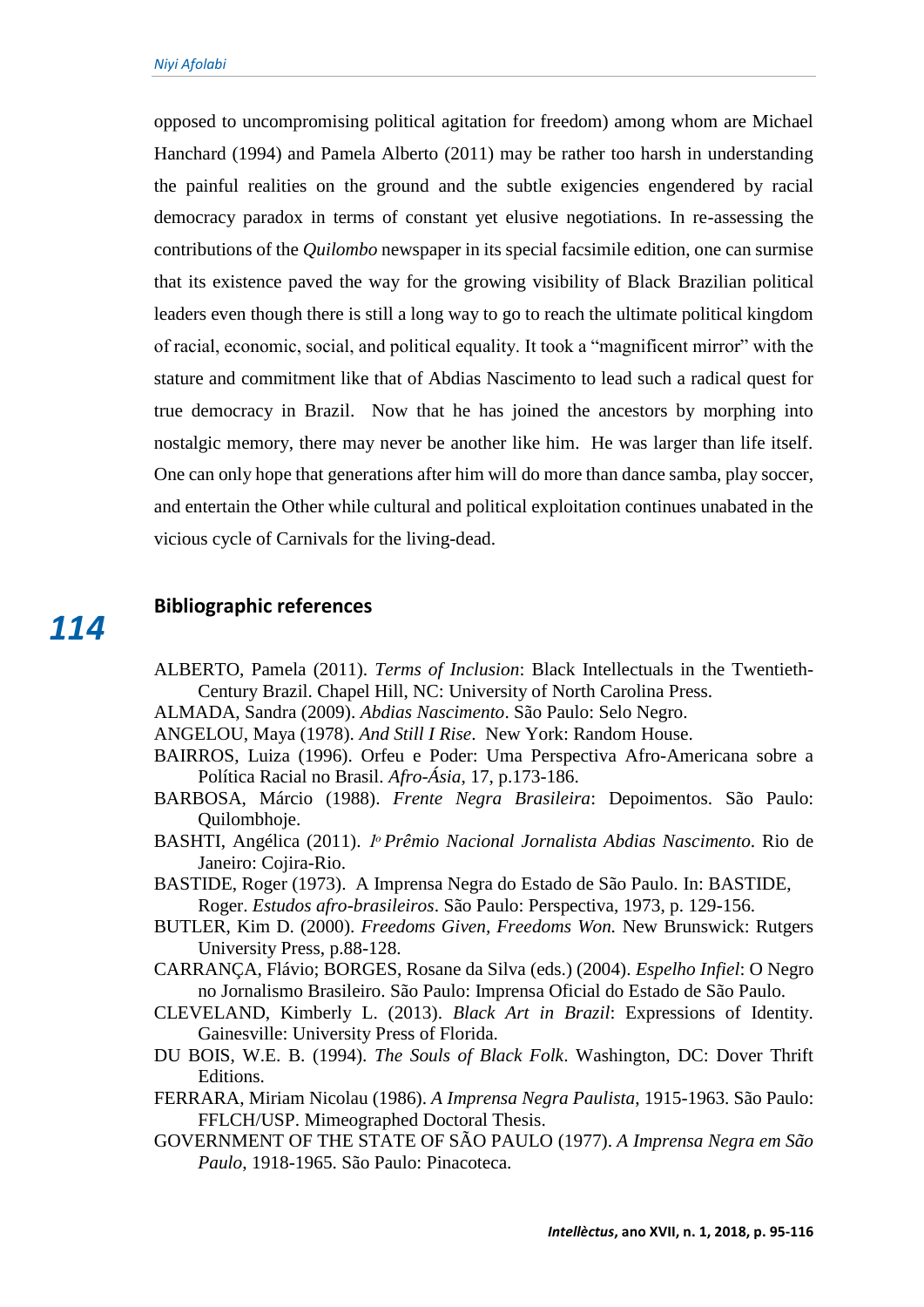- GUIMARÃES, Antônio Sérgio A. (2003a) Notas sobre Raça, Cultura, e Identidade Negra na Imprensa de São Paulo e Rio e Janeiro, 1925-1950. *Afro-Ásia* 29-30, p.247-270.
- \_\_\_\_ (2003b). Introdução. In.: NASCIMENTO, Abdias. (2003). *Quilombo*. ed. São Paulo: Editora 34, p. 11-15.
- \_\_\_\_ (2004) Intelectuais Negros e Formas de Integração Nacional. *Estudos Avançados*, 18.50, p.271-284.
- HANCHARD, Michael (1994). *Orpheus and Power*. Princeton, NJ: Princeton University Press.

\_\_\_\_. (1997). Resposta a Luiza Bairros. *Afro-Ásia*. 18, p.227-234.

HANCHARD, Michael (ed) (1999). *Racial Politics in Contemporary Brazil*. Durham and London: Duke University.

MOURA, Clóvis (1988). *Sociologia do Negro Brasileiro*. São Paulo: Editora Ática.

- \_\_\_\_.; FERRARA, Miriam Nicolau. (eds.) (2002). *Imprensa Negra.* São Paulo: Sindicato dos Jornalistas/Estado de São Paulo.
- MÜLLER, Ricardo Gaspar (ed.) (1998). *Dionysos*: Teatro Experimental do Negro. Brasília: Ministério da Cultura (MinC), p.152-228.
- NASCIMENTO, Abdias (1950). *Relações de Raça no Brasil*. Rio de Janeiro: Quilombo. \_\_\_\_ (1959). *Sortilégio* (mistério negro). Rio de Janeiro: Teatro Experimental do Negro.
- \_\_\_\_ (1961). *Dramas para Negros e Prólogo para Brancos*. Rio de Janeiro: TEN.
- \_\_\_\_ (1966). *Teatro Experimental do Negro*: Testemunhos. Rio de Janeiro: GRD.
- \_\_\_\_ (1977). *"Racial Democracy" in Brazil:* Myth or Reality. Trans. Elisa Larkin Nascimento. Ibadan: Sketch Publishers.
- \_\_\_\_ (1978a). *O Genocídio do Negro Brasileiro*. Rio de Janeiro: Paz e Terra.
- \_\_\_\_ (1978b). *Sortilege*: Black Mystery. Trans. Peter Lownds. Chicago: Third World Press.
- \_\_\_\_ (1979a). *Mixture or Massacre*. Trans. Elisa Larkin Nascimento. Buffalo, NY: Afrodiaspora.
- \_\_\_\_ (1979b). *Sortilégio II:* Mistério Negro de Zumbi Redivivo. Rio de Janeiro: Paz e Terra.
- \_\_\_\_ (1980). *Quilombismo*. Petrópolis: Vozes.
- \_\_\_\_ (1981). *Sitiado em Lagos*. Rio de Janeiro: Nova Fronteira.
- \_\_\_\_ (1982). *O Negro Revoltado.* Rio de Janeiro: Nova Fronteira.
- \_\_\_\_ (1983). *Axés do Sangue e da Esperança*: Orikis. Rio de Janeiro: Achiamé e Rio Arte.
- \_\_\_\_ (1983-86a). *Afrodiaspora*: Revista do Mundo Africano. Vols. 1-7. Rio de Janeiro: IPEAFRO.
- \_\_\_\_ (1983-86b). *Combate ao Racismo.* 6 vols. Brasília: Câmara dos Deputados.
- \_\_\_\_ (1984). *Jornada Negro-Libertária*. Rio de Janeiro: Ipeafro.
- \_\_\_\_ (1985). *Povo Negro*: A Sucessão e a "Nova República." Rio de Janeiro: Ipeafro.
- \_\_\_\_ (1989). *Brazil:* Mixture or Massacre. Trans. Elisa Larkin Nascimento. Dover: The Majority Press.
- \_\_\_\_ (1991). *A Luta Afro-Brasileira no Senado*. Brasília: Federal Senate.
- \_\_\_\_ (1995). *Orixás:* os Deuses Vivos da África / Orishas: the Living Gods of Africa in Brazil. Rio de Janeiro/ Philadelphia: Instituto de Pesquisas e Estudos Afro-Brasileiros / Temple University Press.
- \_\_\_\_ (ed.) (1997-98) *Thoth*: Pensamento dos Povos Africanos e Afrodescendentes, nos. 1-6. Brasília: Federal Senate.
- \_\_\_\_ (2002a). *O Brasil na Mira do Pan-Africanismo*. Salvador: Centro de Estudos Afro-Orientais / Editora da Universidade Federal da Bahia (Edufba).
- \_\_\_\_ (2002b). *O Quilombismo*. Rio de Janeiro: Fundação Cultural Palmares.

*115*